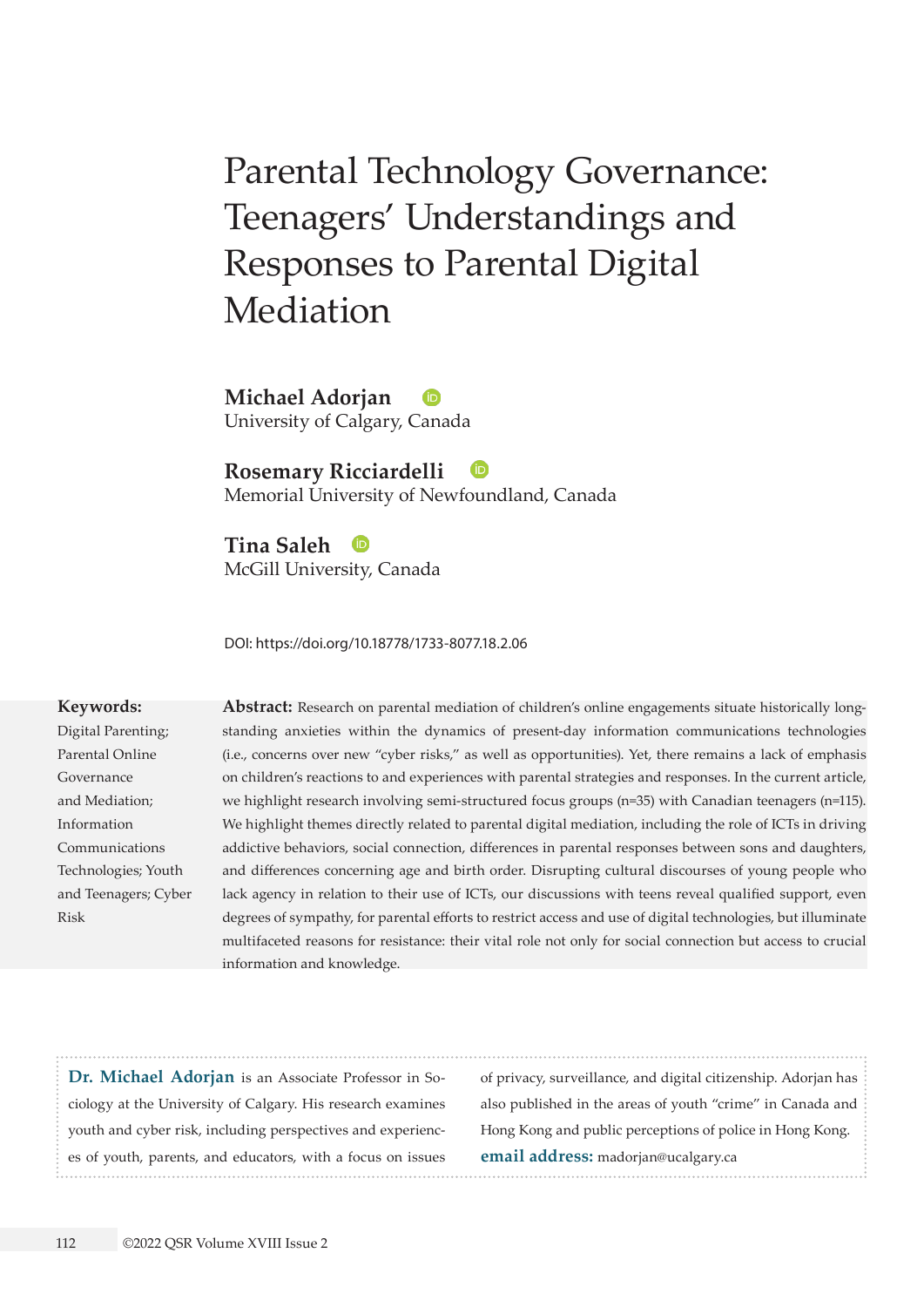**Dr. Rosemary Ricciardelli** is a Professor of Sociology and Criminology, and Research Chair in Safety, Security, and Wellness, at Memorial University's Fisheries and Marine Institute. Elected to the Royal Society of Canada, her research centers on evolving understandings of gender, vulnerabilities, risk, and experiences and issues within different facets of the criminal justice system.

**Tina Saleh** is a Ph.D. student at the Department of Integrated Studies in Education at McGill University. She conducts philosophical research on the legal and ethical dimensions of K-12 education in the US and Canada, examining jurisprudence on teachers' free speech rights. Her research contemplates how policy may foster equity and inclusion for teachers and students in increasingly diverse classrooms.

schooling, increased time of video gaming, use of social network sites, and so on has amplified risks and parental anxieties linked to young people's online activities (Livingince early 2020, the rapid shift to online schooling, increased time of video gaming, use of social network sites, and so on has amplified risks and parental anxieties stone 2020; Nagata, Abdel Magid, and Gabriel 2020; Orgilés et al. 2020). The "limitless victimization risk" (Hinduja and Patchin 2009:24) the Internet promotes often produces anxieties in parents and guardians, which are compounded upon other, more longstanding anxieties concerning adolescence (Livingstone 2009; Livingstone and Blum-Ross 2021). Parenting practices and understandings need to be situated within wider shifts that have occurred at least in part due to moral panics over youth and technology (e.g., concerning sexting, see: Marker 2011; Jeffery 2018), and changes in expectations regarding where children play and socialize; namely, a shift from unsupervised outdoor spaces to highly regulated spaces online (boyd 2014; Livingstone and Sefton-Green 2016; Vickery 2017). Youth are also frequently understood as placing their social and psycho-emotional development at risk by engaging in inappropriate and harmful conduct online (Gabriel 2014; Jeffery 2021). However, often in stark contrast with media-hyped headlines about cyberbullying's ubiquity (Wall 2021), "Facebook murders," and other sensationalistic cybercrimes perpetrated by youth,

researchers frequently report most youth have not experienced direct victimization from cyberbullying or sexting, and most benefit from the *opportunities* information communications technologies (ICTs) enable for social connection, education, social activism, and "digital citizenship" (Livingstone 2008; Hinduja and Patchin 2014; Jenkins et al. 2018).

Societal discourses of new digital technologies often feature paradoxical representations of young people as both agentic creators and technologically savvy digital citizens, and vulnerable to a plethora of risks entailed through accessing ICTs (sometimes with the same sources, see: Wall 2021; cf. Spencer 2005). That applies especially to social media platforms and includes risks from access to wide, anonymous, and invisible audiences, the reproducibility and permanency of what is posted online, and potential privacy breaches, aggression, and harm that may ensue (boyd 2014).

Regardless of the "irrationality" of moral panics and evidence regarding the positive draws of technology, many parents feel pressured from multiple sources to adopt a variety of governance practices to help protect the well-being of their children as they navigate online spaces (Fisk 2016; Wall 2021). The emergence of what has been called "intensive par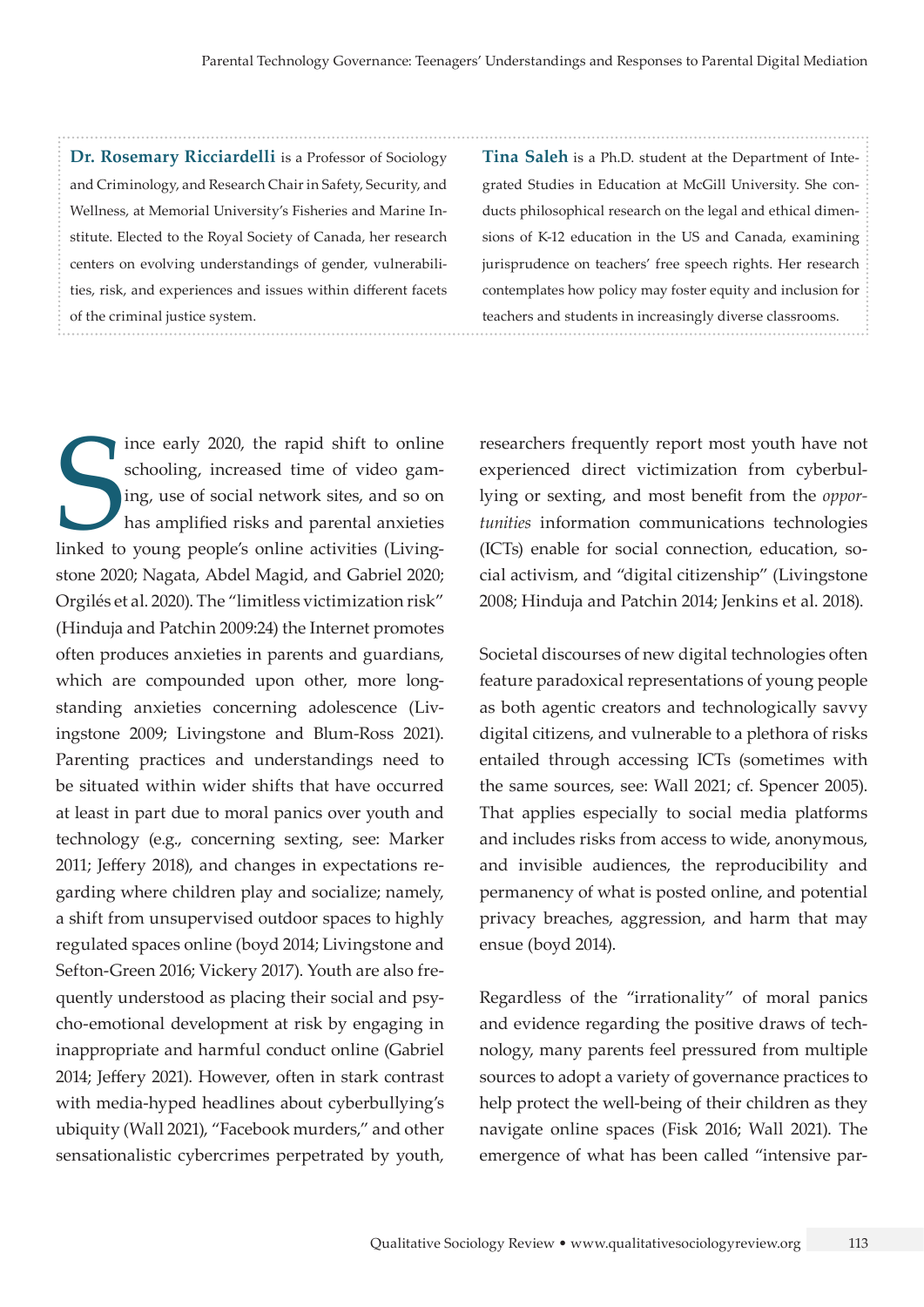enting" involves pressure on "good" parents (especially mothers) to be perpetually vigilant with their children; a pressure reinforced through a wider neoliberal framework where responsibility for children's efficacious socialization rests "downloaded" to parents—as opposed to previous eras with greater emphasis on the welfare state (Hays 1996; see also Garland 1996; Loader 2006). The need for research on parental mediation strategies and understandings of the contexts of their use is obviated, with the middle class and affluent children spending more time at home and online, for wide-ranging pursuits in education, socialization, and entertainment in comparison to previous generations (Livingstone and Blum-Ross 2021); dynamics that are, no doubt, amplified due to the COVID-19 pandemic. Mediation may include verbally checking what children are doing online and maintaining ongoing lines of communication, surreptitious use of web-monitoring software (or "spyware"), or engaging in punishments for bad behavior, which include either restriction or removal of phones, tablets, Internet access, screen time, et cetera. Children are to be "out-smarted" by parents anxiously wading in "uncharted" technological "territory" (Wall 2021:8).

Yet, what is often less pronounced in research is *knowledge regarding how parental digital mediation is being received by children and youth themselves*. Our research centers on the voices of teenagers, highlighting their perceptions and responses to parental anxieties regarding online addiction and their practices of technological mediation, including restrictions and punishments limiting or barring access to social media, phones, and so on. We highlight findings from qualitative interviews with Canadian teenagers, with several overarching questions: What are teens' perceptions of parental mediation and governance? What are their experiences when they first receive smartphones, and how does that relate to parental mediation? What are teens' perceptions of how parents regard gender, birth order, and personality as it relates to online engagement, technological access, and mediation? We proceed by highlighting literature related to parental mediation and surveillance, as well as concerns often centered on the addictive draw of ICTs, with particular attention to dynamics related to age and gender.

## **The Neoliberal Digital Parent & The Neglected Voices of Children**

Portability and early adoption of digital devices, sometimes from infancy, means children start to use mobile digital tools as part of their daily routines (e.g., homework, checking the news, while conversing, or before bedtime [Benedetto and Ingrassia 2020]). For many families, the ubiquity of access to high-speed Internet and an array of devices (e.g., smartphones, tablets, computers), coupled with anxieties about online dangers, incentivizes parents to mediate their children's online activities. Media discourses often act to exacerbate anxieties and engender moral panics by reifying a view of youth as invariably naive and susceptible to being lured by the harmful consequences of technologies often presented as mysterious and dangerous (boyd 2014; Fisk 2016; Wall 2021). These "Frankensteinian" concerns are projected onto parents who are presented with mixed messages—simultaneously to be perpetually vigilant over their children's technology use but also, when children are older, to "let off the gas" to allow teens to internalize responsibilities for themselves and regulate, prudentially, their behaviors (Adorjan and Ricciardelli 2019). As Wall (2021:11) found regarding Canadian media and governmental discourses, conflicting messages are themselves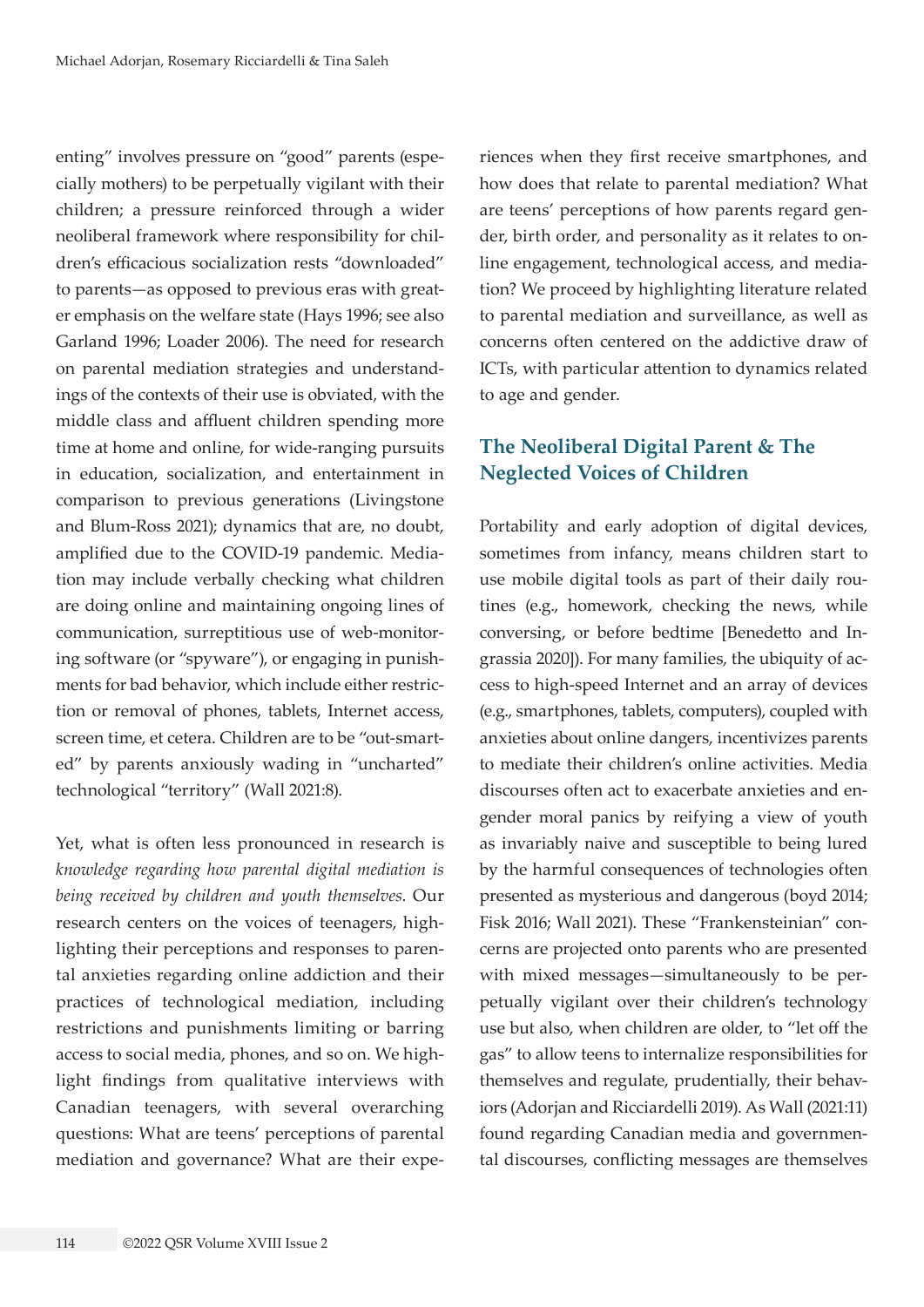related to media representations framing youth "as being vulnerable (but also potentially deviant and dangerous), passive, lacking agency and judgment, and malleable."

Parental "omnipresence" (Nelson 2010; Ranson 2018) and the "downloaded" responsibility from governments onto parents themselves to safeguard children's safety and security online is itself driven by wider neoliberal logics of self-regulation. That logic spotlights potential parental agency in producing good (i.e., economically productive) children *through* obfuscation of wider social structures and processes that play an arguably larger role in shaping children's subjectivities (Fisk 2016; Livingstone and Sefton-Green 2016; Wall 2021; see discussion below). Conducting focus groups with parents in the US, Fisk (2016:126) discovered that parents imposed upon each other a moral standard of "good parenting," positioning parents who did not take up online surveillance of their children as "bad" and "disinterested." In similar Canadian research, focus group participants revealed parents often feel "pressured to take any steps they could to keep their children safe, including subjecting them to constant monitoring" (Johnson 2015:339; see also Steeves 2014).

Some teens may, grudgingly, accept the need for their parents to "monitor" their online activities (see: Adorjan and Ricciardelli 2019), though teens themselves and increasingly researchers distinguish between more and less intrusive forms of parental mediation. The use of the term "parental mediation" is most relevant to the context of our research because it not only refers to parental management of and restrictions on children's media use but also, as previous scholarship notes, encompasses the conversations, strategies (Nathanson

1999; Valkenburg et al. 1999), and monitoring activities (Kerr and Stattin 2000) that parents implement (Livingstone and Helsper 2008). For instance, parents may effectively mediate their children's online actions through verbal check-ins and active dialogue or more intrusive and undisclosed surveillance like the use of "cyber safety" applications that often trace social media posts and followers (Stattin and Kerr 2000; Racz and McMahon 2011). Perhaps unsurprisingly, teens often abjure the latter, seeing parental reliance on intrusive "spyware" as fostering distrust and besmirching open communication (Adorjan and Ricciardelli 2019).

Despite omnipresent concerns regarding cyberbullying, sexting, hacking, and other forms of online harm and aggression, parents often express relatively more (albeit everyday) concerns about the longterm behavioral and psychosocial impacts of addiction to ICTs (Adorjan and Ricciardelli 2021; Jeffery 2021). In response to concerns, parents may track their children's screen time, especially of younger children, to prevent excessive use and addiction to popular sites like YouTube and TikTok. A nationally representative survey in the US of 2326 parents with children aged eight and younger revealed parental concern that ICTs, including television, computers, and mobile devices, all have a negative impact on their children's physical activity; the most significant negative outcome attributed to technology in the study (Wartella et al. 2013). Shin's (2015) interviews with parents (primarily mothers) in Singapore reveal largely positive views on the impacts of the Internet, with some concerns over addictive use tempered by their view of the effectiveness of parental regulation.

*Age.* Studies examining the influence of age on parental mediation and reception from children,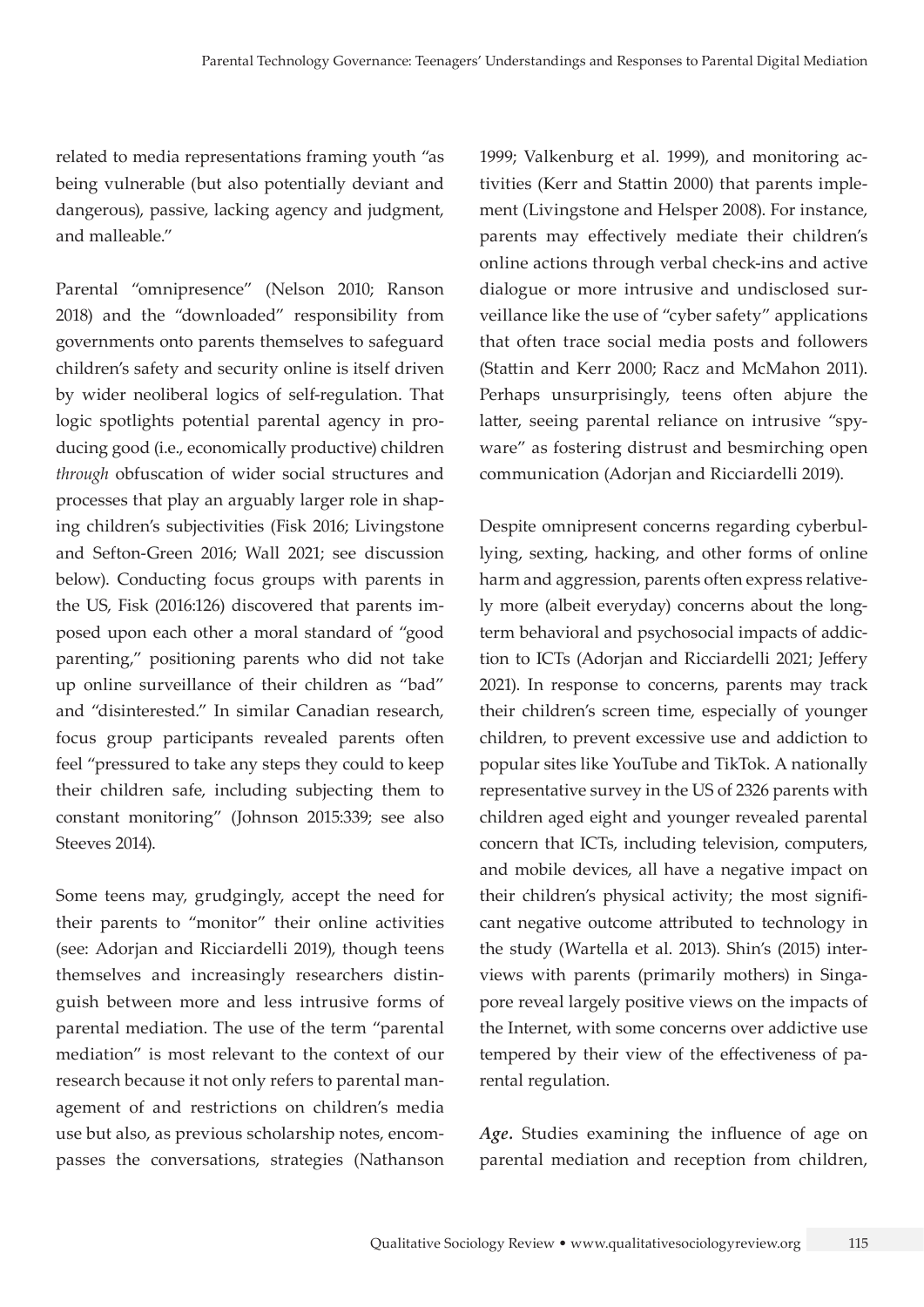especially those that sample both parents and children, find younger children are more receptive to parental mediation (Cabello-Hutt, Cabello, and Claro 2018). Active parental mediation tends to dissipate as children age, especially into their late teens. Though surveillance and mediation are distinct, various parental mediation styles of children's media use involve some form of surveillance, whether overt or covert (Holloway 2017). Benedetto and Ingrassia's (2020:8) overview of research on digital parenting concludes that "active mediation strategies more often are adopted with younger children, whereas restrictive mediation fades with older [children] and adolescents." Sanders and colleagues (2016), who sampled 615 parents with children ranging from early childhood (3-7 years old), middle childhood (8-12 years old), and teenagers (13-17 years old), found the adoption of technology-related strategies was associated with less screen time for younger children, and to a lesser extent—children in mid-childhood. They note, "at least for young children, screen time may best be managed through rules and enforcement strategies around technology use in the home, guided by parents who utilize warmth and clear communication with their children" (Sanders et al. 2016:645). The general pattern is most parents minimize mediation strategies as their children enter their mid-teen years, suggesting the expectation is for mid-teenage youth to be relatively independent and "self-steering." These perspectives highlight the relationship between adolescent age and parental mediation. Our study advances that literature by focusing on *teen perspectives* on the different strategies they report that their parents employ to mediate their technology use, their views regarding how age impacts parental mediation strategies, especially concerning siblings, and how youth respond to parental strategies related to age.

*Gender.* Some researchers have examined the relationship between gender dynamics and parental mediation of online activities. Although findings are largely inconclusive, some variance exists between those who do not find any differences in parental strategies between sons and daughters (Livingstone and Helsper 2008; Lee 2013) and others who find sons to receive restrictions more than daughters (Eastin, Greenberg, and Hofschire 2006). The latter finding may relate in part to societal perceptions that male teens are more likely than female to engage in risky online behaviors, explained by individual characteristics such as sensation seeking (Lau and Yuen 2013; Notten and Nikken 2016). Some also argue that male teens are more likely to be "addicted" to the Internet than female teens, and children with Internet addiction have lower positive parental support and higher negative parental control (Li et al. 2014). At the same time, parental concerns over online safety and security tend to center on daughters more than sons, for example, meeting strangers online (boyd and Hargittai 2013). Likely influencing parental concerns is the gendered marketing of risks to parents, which play a role in wider moral panics over youth accessing ICTs. For instance, some mobile advertisements focus on father-daughter surveillance discourse, with daughters portrayed as at-risk and parental monitoring as the expected norm (Taylor and Rooney 2016). As we noted in our review of literature on the impacts of age, the previous studies mentioned here either lack or provide a limited account of *teenage views* on the impacts of gender on parental mediation of their digital access and use.

As indicated, most research on parental mediation of their children's online activities, understandably, centers on parents themselves. The work of Catherine Jeffery (2020; 2021) makes significant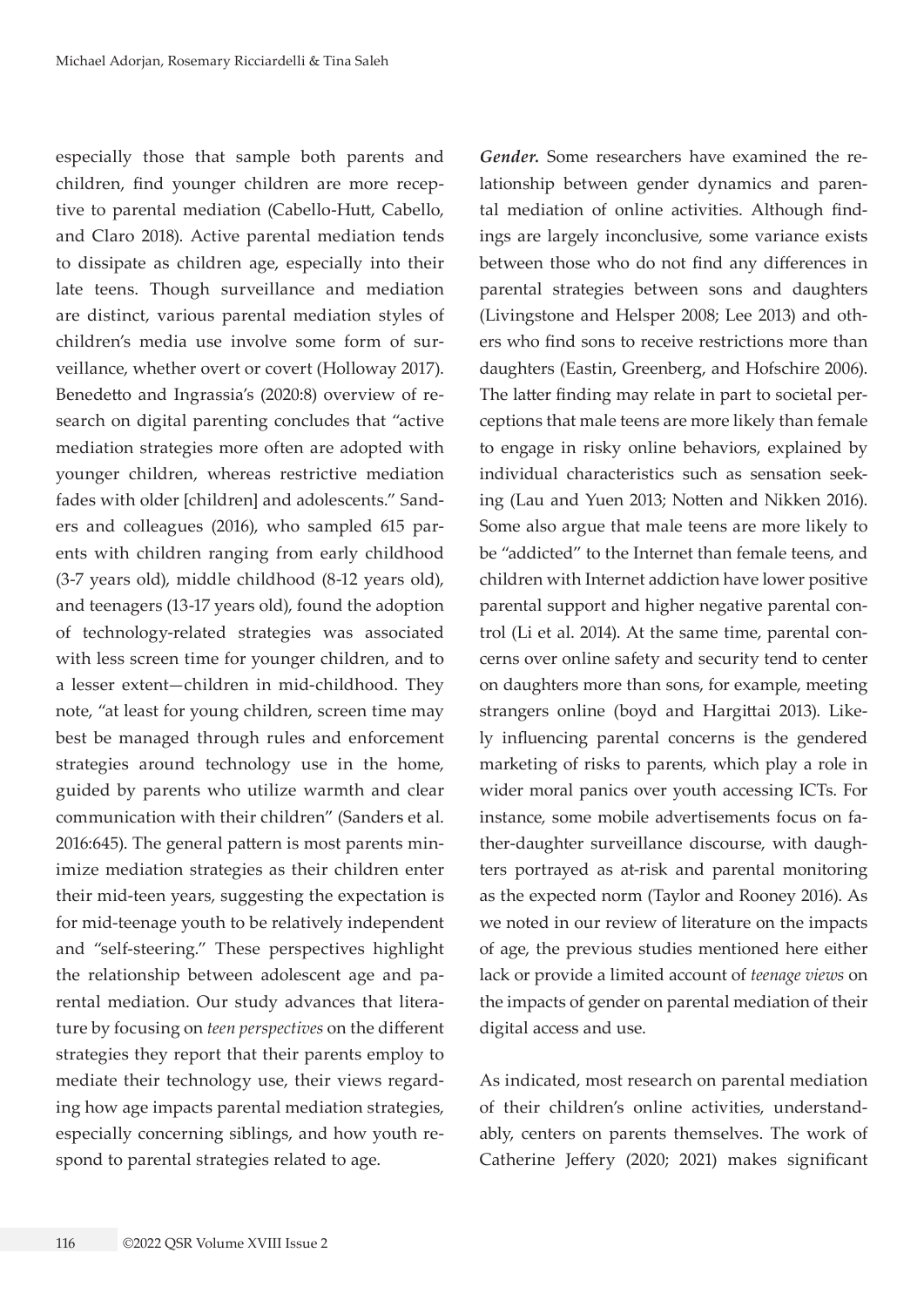contributions to parental mediation literature but lacks a focus on children's views. Wall's (2021) review of Canadian media and governmental discourses directed at parents aligns well with similar research in the US conducted by Fisk (2016). Yet, societal discourses often position youth as lacking agency in response to their decisions regarding technology adoption and use (Wall 2021). There is a need for research to attend to youth voices that does not presume agency nor lack of agency but explores their reactions to and experiences with parental mediation; specifically, youth's reactions to parental regulation of access to technology and punishments for bad behavior, such as removal of technologies (e.g., phones, etc.). The need is especially great for qualitative research geared towards unpacking the meanings and contexts of children's experiences from their perspective (see: boyd 2014; Bailey and Steeves 2015; Fisk 2016; Livingstone and Sefton-Green 2016; Adorjan and Ricciardelli 2019). The work of Livingstone and Sefton-Green (2016) does capture how youth conceptualize various aspects of their identities, as well as the meaningful connections in their everyday lives—at school, at home, online, et cetera. Although they dedicate a chapter of their book to youth responses to parental practices as they cultivate relationships online and offline and maintain privacy from the public, there are analytic directions left to pursue, such as views regarding effective and ineffective practices and questions regarding youth age and gender. Our research, therefore, extends, in part, Taylor and Rooney's (2016) empirical study conducted with youth in the UK, exploring their views on the impacts of modern-day forms of surveillance on their daily lives. While we focus on teen responses to parental *surveillance* elsewhere (Adorjan and Ricciardelli 2019), here we widen our analytic focus to include a range of mediation practices, including restrictions on screen time to combat "addiction," restrictions on technology use and access, as well as teens' perceptions and responses to the impacts of age and gender on parental digital mediation and surveillance.

In the current article, we highlight research involving semi-structured focus groups with Canadian teenagers examining, in the wider project, their experiences with ICTs, cyber-risk, and parental, as well as school responses. We highlight themes directly related to parental mediation, including the role of ICTs in driving addictive behaviors, social connection, differences in parental responses between sons and daughters, and differences concerning age and birth order. Our discussion reviews key findings with an emphasis on the context of social connection for teenagers and includes reference to future directions, especially considering the ongoing impacts of the COVID-19 pandemic and study limitations.

### **Methods**

Focus groups are still relatively rare in "cyber"-based studies of teens when compared to large quantitative surveys, especially those centered on cyberbullying (Agatston, Kowalski, and Limber 2007; Vandebosch and Van Cleemput 2008; Allen 2012). In the current study, we provide knowledge from teens' words, which will be useful for parents, educators, teens themselves, and others interested in the role that ICTs play in family dynamics. Focus groups are useful for unpacking the "situated character" of experience within the "practical and mundane contexts" of people's everyday lives (Sparks, Girling, and Loader 2001:888; see also Stewart, Shamdasani, and Rook 2007) because the dynamic group interactions and discussions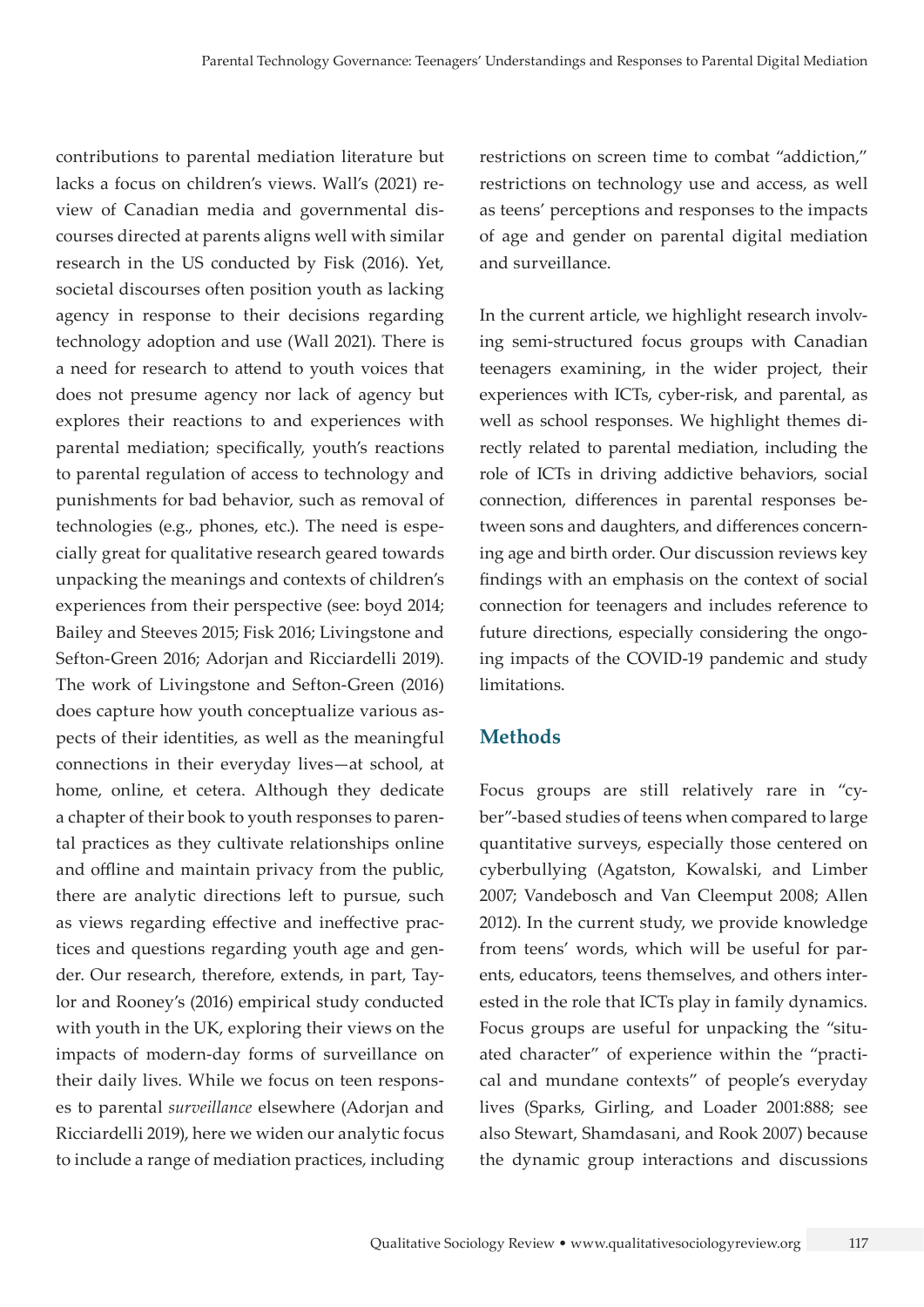generate knowledge that extends beyond attitudes and opinions (Morgan 1997). Vandebosch and Van Cleemput (2008), for instance, chose to examine cyberbullying using focus groups. They expected that the interaction among youngsters about a conversation topic that is part of their everyday (social) life—namely, ICT—would reveal detailed information about their concrete Internet and mobile phone practices and their individual and group norms and values concerning electronic communication (Vandebosch and Van Cleemput 2008:500). Ideally, focus group discussions progress in directions controlled by participants more than moderators (Madriz 1997), and as such, garner a "certain ecological validity" illuminating the lived experiences of participants (Stewart et al. 2007:39). That is especially important for groups involving youth, who often are challenged to find a platform for their voice (cyberspace being one such platform).

Our sample emerged from a purposive, snowball sample design, drawing on initial contacts from participating schools and university undergraduate classes, as well as referrals made from these initial contacts. A total of 35 focus groups were held with 115 teenagers (aged 13-19; average age 15). The groups averaged 3.3 participants, with a minimum of two and a maximum of five. We aimed to have groups of greater than two (akin more to a group discussion than a focus group *per se*); however, that was not always possible (e.g., some scheduled groups of students at a participating school occurred on a "snow day," with fewer students showing up). We also kept groups to a maximum of five to help prevent the problem of under- or over-participation among members (Morgan 1997).

The focus groups were between 30 to 120 minutes in length, conducted by Adorjan and Ricciardelli, in

addition to trained research assistants. Participating schools were located in an urban region of Western Canada, as well as rural Atlantic regions. Ethics approvals from school districts were obtained before schools were approached (i.e., through school principals). Two "pseudo-regions" will be referred to concerning focus group locations: Cyber City, referring to the Western, urban location, and Cyberville, referring to the rural Atlantic region. We conducted 15 focus groups in Cyber City, with the remaining 20 conducted in Cyberville. In total, 67 female and 48 male students participated in the study. While ethnic minorities were included in the sample, the majority of participants self-identified as White. Most groups were held with teens of similar ages and gender (e.g., a group of male teens, 13 and 14 years old). The sampling stratification strategy was designed to mitigate problems with participants who may feel threatened by others older than themselves or uncomfortable disclosing experiences in coed groups (Morgan 1997).

Analysis of focus group transcriptions applied an inductive, comparative approach that remained initially tentative regarding any substantive or theoretical conclusions (Strauss and Corbin 1990). Concepts and theories emerged from the focus groups' dynamic discussions. Data analysis proceeded with the use of NVivo qualitative analysis software. Coding allowed for comparisons to be made both within individual focus group discussions, as well as across groups, for example, to gauge differences between all male and female groups, between Cyber City and Cyberville (Morgan 1997). Validity of the coding was assessed over time through regular research meetings between the investigators, which ensured thematic development emerged consistently and reliably, as well as a hermeneutically attuned validity of the data (Twinn 1998).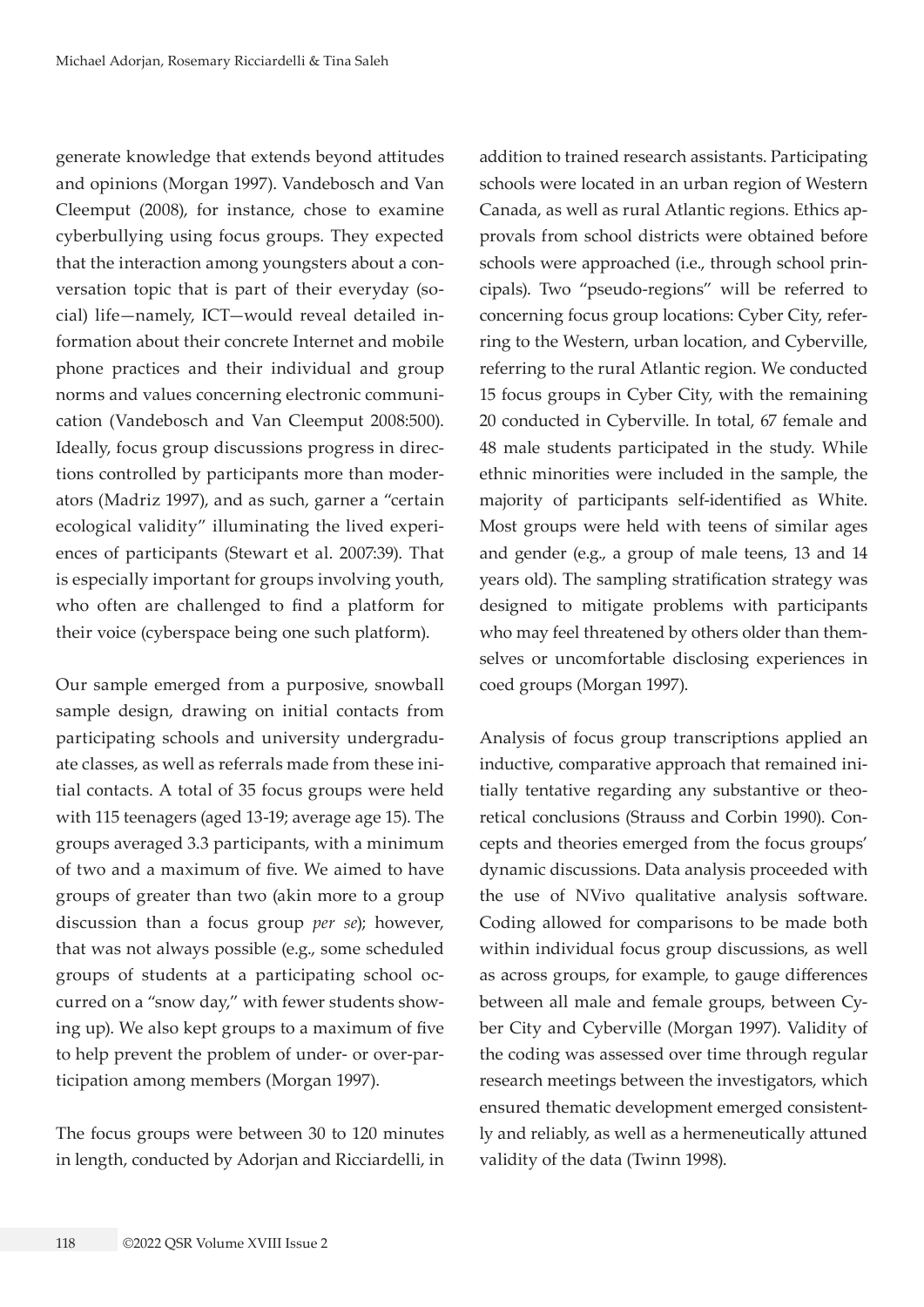#### **Results**

In the current results, we highlight both parental mediation motivations from the perspective of teens and the different strategies teens report that their parents employ to regulate their technology use. Despite popular depictions of child-parent antagonism, especially when it comes to parental restrictions placed on technology access and use, we found degrees of sympathy, or at least begrudging empathy, that teens have concerning parental digital mediation. We unpack how teens interpret the rules and regulations parents impose around technology (e.g., smartphones, iPads, iPods) as restrictive but well-intended (e.g., protecting eyesight, sleep considerations). We also discuss forms of hidden contestation, including "workarounds" employed by our teens, referring to the different ways teens circumvent or adhere to their parents' rules, as they use their technology for social connectivity and practical reasons as much as for entertainment. Next, we provide insight into how teens respond to parental restrictions on, or the removal of, their technological devices as a punitive response to youth behaviors. We continue by exploring teens' views regarding how age (including birth order) and gender impact parenting strategies, especially concerning siblings.

## **Parental Motivations for Online Mediation and the Role of Digital "Addiction" and Social Connectivity**

In several of our focus group discussions with teens, participants discussed their interpretation of their parents' motivations for restricting screen time. One group of four 15-year-old females from Cyber City were allowed devices in their bedrooms, but they recalled previous restrictions based on parental concerns for their eyesight. Fatima says, "it wasn't so much a concern for me getting bullied or doing something inappropriate; it was more my mom doesn't want me to ruin my eyesight." Amber adds: "my parents were also worried that I wouldn't be getting enough sleep if I kept my phone in my room, I think they, they trust me with it, they were just concerned with my health and my eyes as well." Evidencing some degree of sympathy for parental concerns, here, parental restrictions were based less on overt concerns for "cybercrime," cyberbullying, or online predators, and more centered on anxieties regarding the health impacts of excessive device use, like the sleep patterns of their children.

For teens themselves, adhering to parental regulations of "being online" is often challenged by the compelling draw to ICTs (see: Adorjan and Ricciardelli 2021 for a more detailed explication of teen views on Internet "addiction"). For instance, during one discussion with three 13-year-old females from Cyberville, Greta admits that she "stay[s] up on Facebook… even though I'm supposed to be off" after she goes to bed. Amelie adds her comparable experience: "and then I turn it off, hey, I turn it on, I'm wide awake, falls asleep during the movie, turns it off, wide awake, and it's me every night." Amelie discloses that her bedtime is 9:30, but "I don't get off my phone until 10:30." All three participants distance themselves from strict adherence to their parents' rules about when to remove themselves from their electronics for bed, demonstrating resistance against proscribed bedtimes.

Similar to strategies reported by Livingstone (2002) and Barron (2014), resistance often involves a series of subtle behavioral adaptations or hidden contestation. Amelie, for instance, reports that "when [her parents] come, I turn my [phone screen] brightness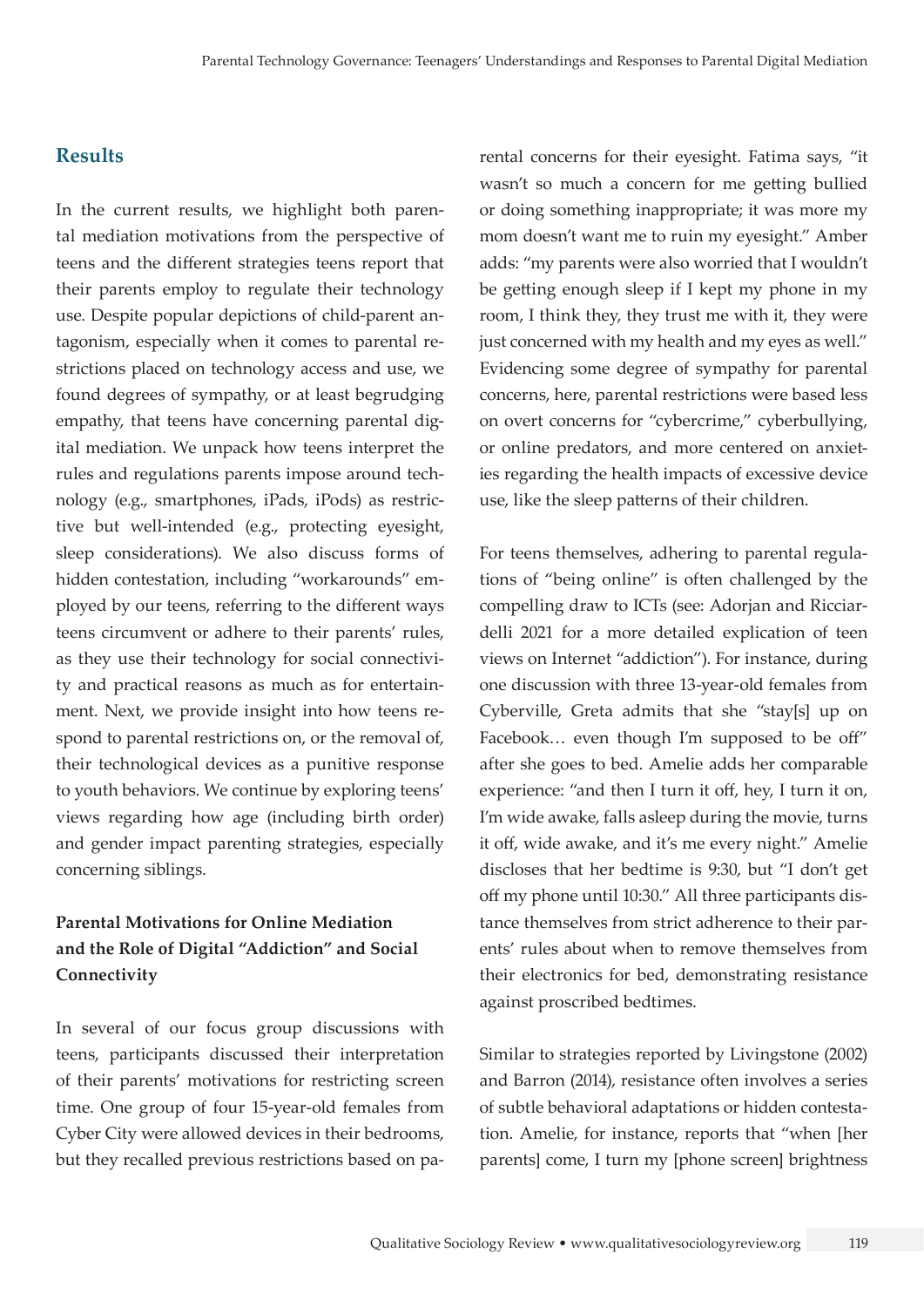down, when they come in." The exchange continues:

**Greta:** That's what I do, I hear someone walking…

**Irene:** …Just chuck it across the room, falls on the floor, it won't break.

**Amelie:** Good night, by the time she comes in, opens the door, I'm like, shut the door, pretending I was sleeping.

The excerpts here reveal that (especially younger) teens are not always compliant with their parents' rules; however, teens in our sample do not engage in blatant rule violation—they do it discretely, almost secretively, in hopes to avoid being "caught" and thus, the risk of having their devices removed as punishment. Their hidden contestation is a way to not overtly antagonize parents and to stay within parental regulations and boundaries regarding screen time and sleep (drawing on several rather Goffmanian forms of front stage presentations for parental audiences [Goffman 1959]). Irene, in the same group as Greta, mentions that in her home, her "phone has to be off by 9:00, and then I can read until 10ish" but adds, "I check [my phone] sometimes, I mostly read in like hardcover, though." Amelie picks up on what Irene implies here: "Hey, read a book, I get a phone, get a book and put your phone beside the page, eh!" Irene confirms this applies to her as well: "I did that once, my mom got mad!…I didn't ever do it again." Such creative resistance against parental rules demonstrates the agentic strategies some younger teens may engage in to resist restrictions on their online access. Teens, like Irene's words confirm, do not always "get away" with their resistance, as parental mediation is not completely ineffective. The forms of hidden contestation here relate to the relatively dependent relationship younger teens often have with their parents.

A central concern that our teens expressed quickly emerged concerning discussions over parental mediation—the unintended consequences of restricting access to social connections online. Technology is addictive in quality among teens foremost due to ICTs' mediation of *social connectivity* (boyd 2014); particularly given many teens use social network sites to maintain relationships previously established with peer groups offline. In online spaces, teens check social media feeds to learn about relationships, and perhaps ultimately, how they are being perceived by their peers (boyd 2008; Livingstone 2008; Adorjan and Ricciardelli 2019). In our focus group discussions, participants often referenced having parents who "just don't understand" the motivations and *modus operandi* of teens that drive home their desire, often perceived as a need, to stay near their devices—their need for connectivity. Gordan, age 15 from Cyber City, admits

what my parents are kind of crazy about is how many hours I'm online or something. I could sit in my room and text for 3 hours on Instagram, but that's just like, *it's just communicating* but, but *it's screen time for them*, so they don't really want me to. [emphasis added]

Gordan notices that parents, who may be unsure and skeptical about the allure of new technologies for teens, see their children's technology use as abstracted "screen time" rather than as a medium for communication among peer groups. During a discussion of parental mediation, a coed group of five teens, aged 14 and 15, was asked what their response would be to their parents if they were "saying 'no' to social media for a week or so" in an attempt to manage their access and screen time. Aidan responds, "you lose connection," to which Ava agrees "yeah." Aiden continues: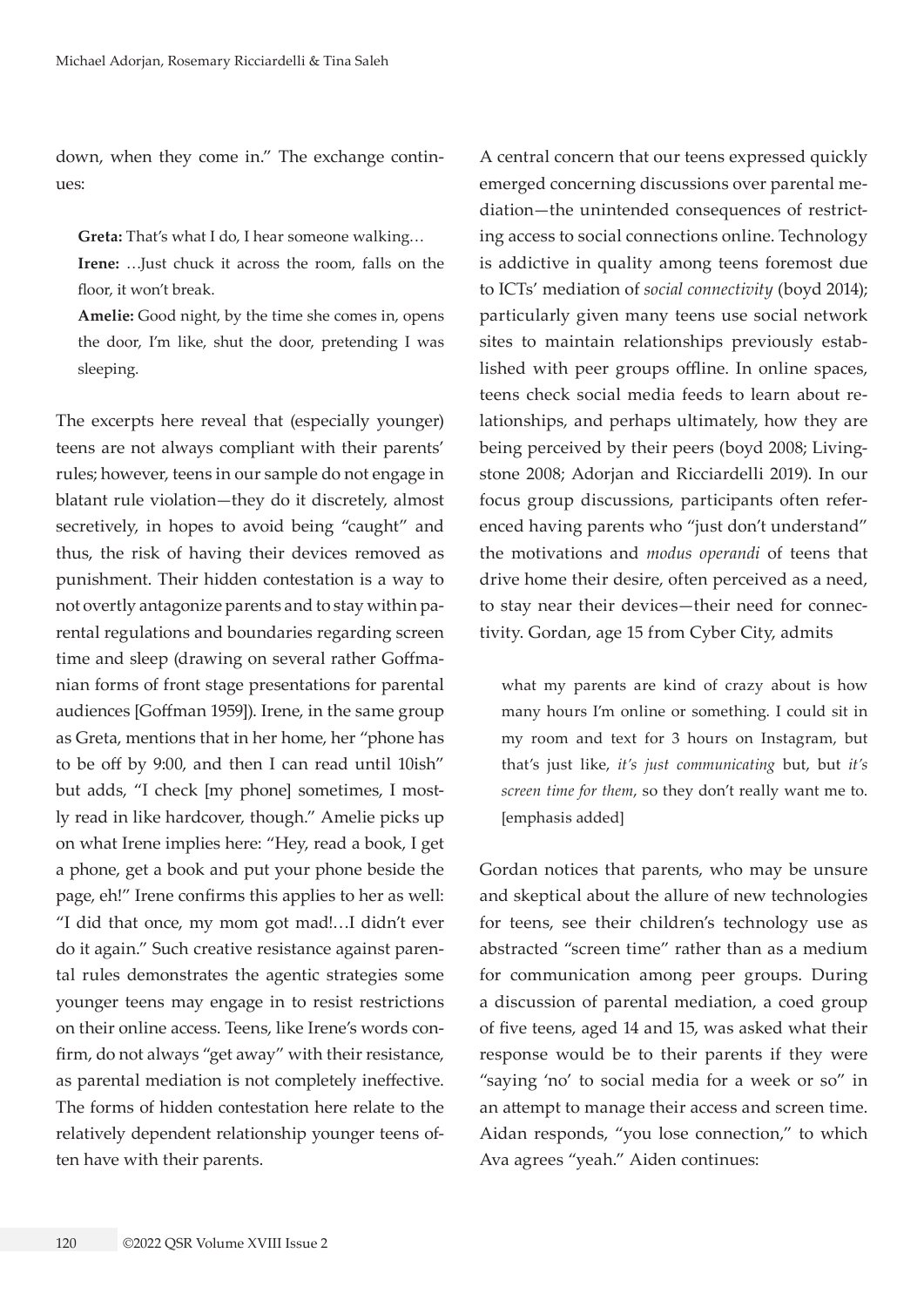I'm 15 now, I've probably had social media since I was 12, since I was in grade 6 or so, and that's 3 years of being used to seeing statuses and seeing what's going [on] around. It's kind of like turning on the TV, never watching the news for two years. What happens when you don't know that there was a shooting in Paris, you don't know all this stuff, you lose connection to what's actually going on, it's one can literally, can access information is through social media. [see also Adorjan and Ricciardelli 2019:31-32]

A few minutes later, Isabella adds, "not having my phone for two days, I don't get to access people, I can't do a lot of things, I can't get homework from someone else, I can't get help." The group suggests policies that are too restrictive, as well as punishments involving additional restrictions on technology, have detrimental consequences that arguably outweigh any "productive" effects of parental efforts to control their children. Unintended consequences center here on peer connections, but also the resultant inability of youth to check the news and keep informed, access schoolwork, and seek help or resources online.

## **Critiquing Parental Punishments: Degrees of Qualified Empathy**

Overall, our teens expressed antagonism towards parental punishments involving restrictions on and/or the removal of their technology. A common response among our participants is that tech punishment "just made me really angry" (Seth, age 17, Cyber City). Participants living in Cyber City and Cyberville made roughly the same number of references to restrictions in access, although self-identifying female participants expressed the majority of positive or negative views. However, while criticizing parental removal of technology may be anticipated among teens, our sample of teens sometimes expressed a degree of empathy—if not sympathy for parental practices they deemed too restrictive regarding their technology access and use. Such empathy was certainly qualified, often with reference to how stressful the removal of technology is, particularly given the *consequences of severed connection* with peers—again reflecting the significance of social connection for teens. For instance, like many of the teens we interviewed, Kimberly's parents adhered to a "no technology at the dinner table" policy. When asked how she felt about the policy, Kimberly replied, "in some ways, I find it's good, and in other ways, I get really annoyed with it… I find it like really stressful." When asked if the stress relates to not being able to know about gossip being spread about her, Valerie interjects with disagreement:

I don't feel like that… I don't know, if I'm talking to someone about something and then my dad [will] be like "[Valerie,] put your phone off" or something like that, and then I'll put it off, and be like, honestly, I was in the middle of a conversation.

Kimberly agrees with a quick reply: "What's going on?" Although Valerie did not agree that her stress was related to a fear of missing out, her reply suggests annoyance at being cut off mid-conversation from her friends. The significance of social connection appears to be a core source of tension brought forth through punishments and parental mediation practices that teens deem too restrictive.

Rather than finding expressions of overt antagonism, our discussions often revealed interesting qualifications. Admittedly exceptional, Judy, 15 from Cyber City, offers her reflections on (perhaps unintended) benefits of her parents punishing her by taking away her smartphone: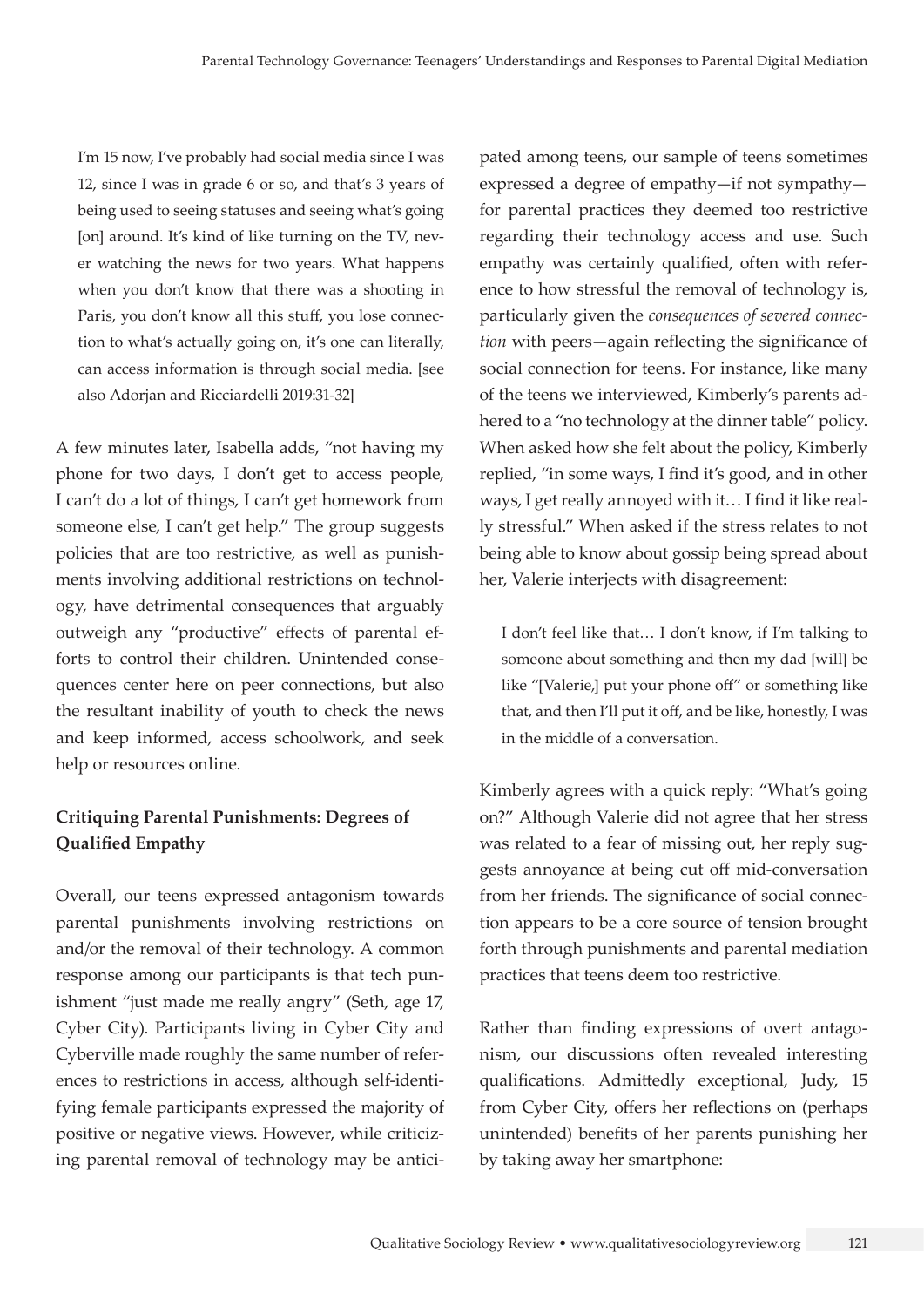it was a fair one, to be honest…like I had more contact with my friends and like we hung out more because I didn't have it, and so like I actually did stuff, so I like went out and like talked to people.

Judy valued the increase in face-to-face social interaction that resulted from the removal of her device. Older teens offered the most nuanced and reflective responses, seeming to demonstrate their maturity when interpreting their parents' intention in their imposed restrictions on technology use. For instance, Denise, an 18-year-old undergraduate student from Cyber City, argued that parents taking away a smartphone would be justified in certain circumstances but not necessarily in others:

*I think it depends what they did*… like you found out they were bullying someone, or you found they were talking to some creep in person, I think that's the time to take away the phone, but like in my experience, like parents would just take it away over nothing, and it would be like, it has to associate. Like, you just can't take away this thing [motions to the phone] because they didn't do the dishes, like there has to be a point to taking this away, 'cuz like, the way we are now, with phones and stuff, *we're pretty dependent*. When you take it away… I can't text my friends and stuff… you're taking away directions to get home… you're taking away my schedule, you're taking away like me being able to get in contact with people, so I think, I think it depends. [emphasis added]

Denise, in her response, suggests she accepts that teens ("we") are dependent on technology, and central to the dependence are the *social* consequences of removing access to the technology. The underlying reasons for youth antagonism towards punitive device restrictions as punishment are not just linked to "addiction" *per se* but to the *social exclusion* in which being "offline" may result (boyd 2014; Adorjan and Ricciardelli 2021). Also of note in Denise's response is her degree of agreement with the need for removing technology (e.g., taking away a smartphone) in more serious cases of cyberbullying, but not in more minor cases (e.g., not completing everyday chores). Parents must have appropriately considered, Denise argues, proportionate punishments in response to the particular behaviors of their children. The stress of severed social connections is also expressed by Janelle, 16 from Cyber City, who recalls one experience with parental punishment:

every time they like, when I got my iPod taken away, it's like, when I was at my friend's house and everything, it's like they were all on their phones, and I'm like, "K let's do something," and then they're like "No, we chilling here."…And they're like, "Hey, did you get my thing," it's like I don't have my iPhone on me, it's taken away, so I'm not going to get your Snapchat, I'm not going to get your message, don't ask me questions, like put down your phone and like ask me face-to-face.

Janelle's frustration comes from the feeling of social exclusion while hanging out with peers who still have access to their phones. Janelle thus experiences a form of *ex-communication* that results from her social exclusion. Removal of a device has consequences for teens extending well beyond not being able to listen to music or surf the web; the devices are the tools they use to not only stay "in the loop" with friends (often offline peer groups linked to school) and about events but how they are being talked about by their friends. In short, they lose agency when punished; losing control over both how they are being represented and responded to online (Przybylski et al. 2013; boyd 2014; Oberst et al. 2017; Adorjan and Ricciardelli 2019).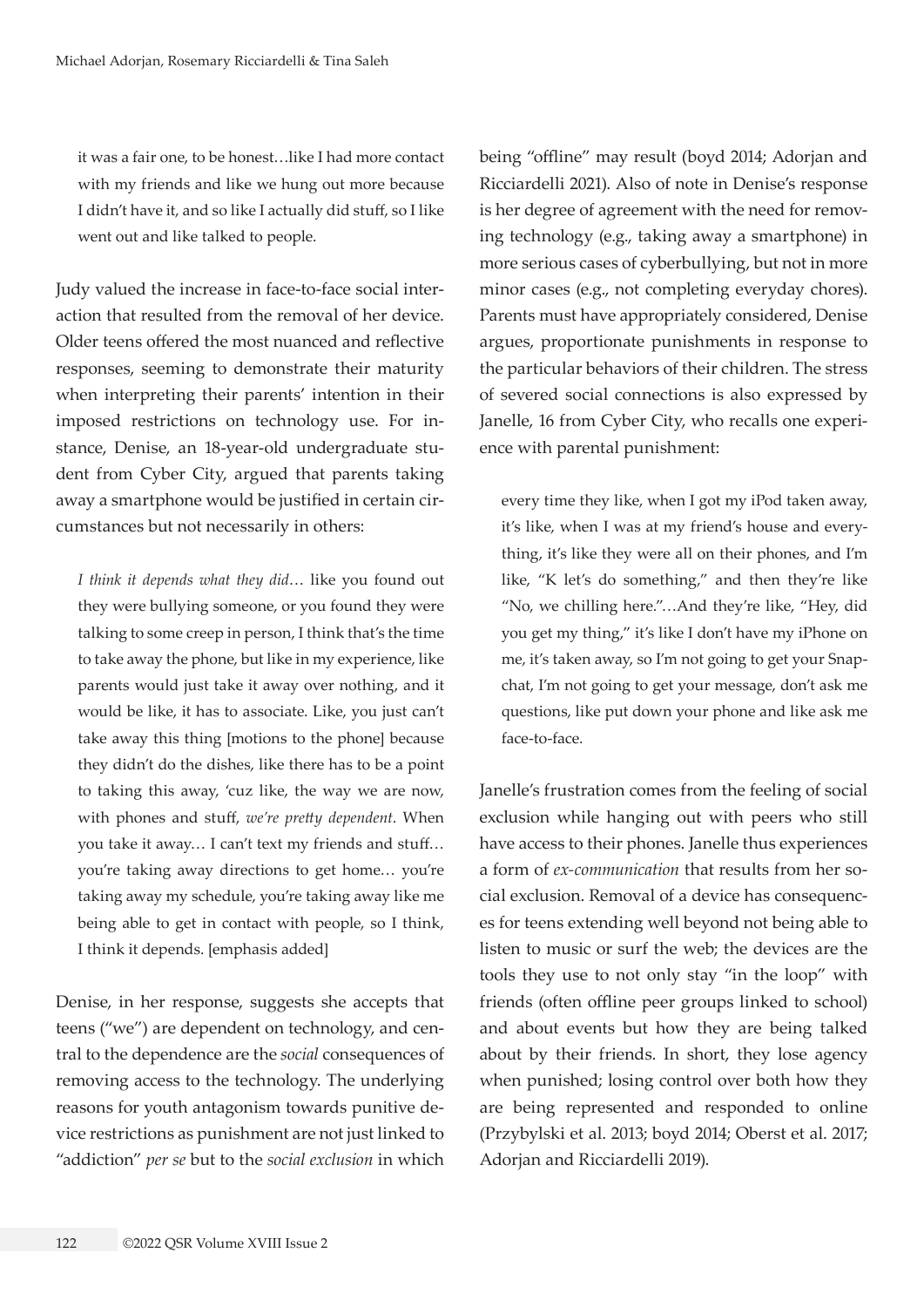Beyond the unintended consequences of social exclusion, parental punishments, which include extended removal of access to technology (usually phones), were deemed by our teens as unsustainable and were often met with explicit contestation. For instance, during a focus group with three students from Cyber City, ages 13 and 14, Darius recalls: "I actually had my phone taken away for like a long time too... but then I got it back because I needed [it] for some school assignments." Sidney adds, "I use my iPod as an alarm." "Same," replies Darius. Sidney's response, like Darius', demonstrates how the "do it all" nature of many of the devices teens frequently use inhibits the effectiveness of removing the devices for purposes of punishment—teens depend on devices for practical needs tied to learning responsibilities (e.g., waking up for school). While not "addiction" in the social sense as we highlighted prior, teens (alongside adults, see: Adorjan and Ricciardelli 2021) are increasingly gravitating towards using their devices (e.g., smartphones, iPads, laptops) for multiple purposes, including work and school, as well as entertainment. Similarly, Manuel, an 18-year-old undergraduate student, argues that the "tech punishment" of phone removal

doesn't really motivate me to do my homework, 'cuz, again, I'm not doing my homework, they take my stuff away, OK, I'll just sit there not doing my homework. It just makes me pissed off at them, right, it makes me less motivated to do my homework… and then I'll get it back eventually anyway, right, so.

Despite the best of intentions parents may have in applying practices of "intensive parenting," by their mid-teens, hyper-vigilant responses and "zero tolerance" removals of phones, et cetera are found by children to be frustrating at the least, and disruptive to both accessing school work and, perhaps most significantly, to pivotal social connections and communications. Beyond that, our discussions also explored both gendered and age dynamics affecting parental mediation.

## **Gaining Independence: Gender and Aging Out of Parental Mediation and Restrictions**

In wider discussions about their general use of technology and when participants were first introduced to various devices like tablets and social network sites, we also asked teens when they got access to their first smartphone. Most of the participants recalled receiving their first phone when old enough to begin using public transportation independently, often to and from school. This aligns with neoliberal pressures on parents to remain hyper-vigilant as their children more regularly commute through physical spaces that may be seen as inherently dangerous (including public spaces especially seen as risky for daughters, as we discuss below). Our teens often cited their parents' concern for their safety as the reason they first provided them with a cell phone. The school grades when participants received their first phone ranged from grade four (primary school) to grade 11 (high school). Almost all participants who reflected on when they acquired their first phone stated they received a "flip" phone when younger, often in junior high school or middle school (e.g., "around grade seven") and, subsequently, received their first smartphone by high school (e.g., by "grade 9" [Yasmin, 18, Cyber City]). Some female siblings received phones at a younger age than male siblings. Saylee, age 16 from Cyber City, disclosed that her younger niece, who is four, already "has an iPad." Asked if girls are given devices at a younger age than boys, Saylee agrees, replying "safety issues." Asked about the fairness of that, Saylee elaborates: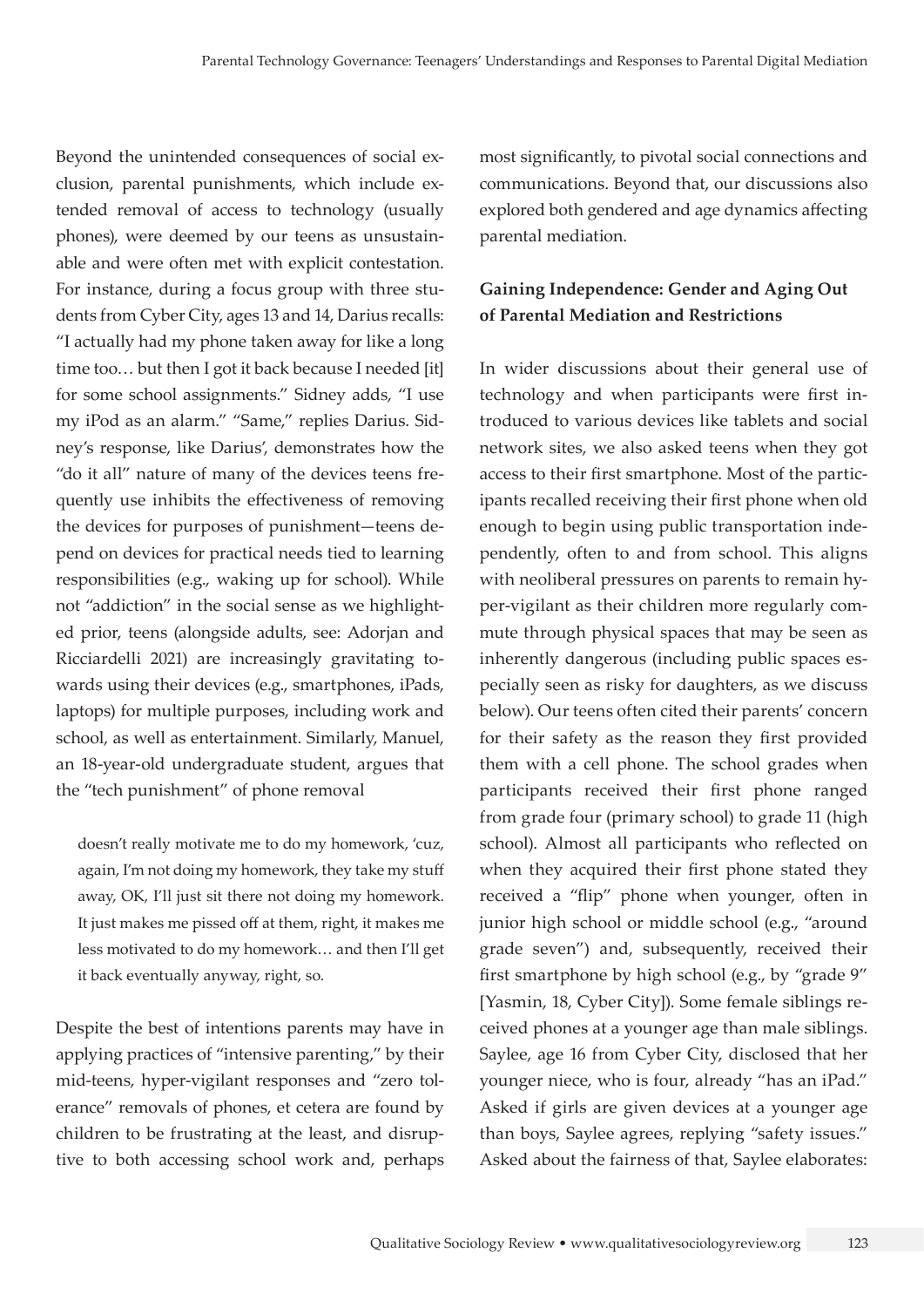It's not necessarily fair… because what if, like, if the female wants to go out and be out later than they're allowed… but, the guy's allowed to be out until whenever he wants to. Right, how's that fair? She has to be home at a certain time, and you [the guy] can do whatever you want? Yeah, that's not fair.

Some of our female participants pointed to heightened parental concerns over daughters' safety more than sons, for example, for walking their dogs at night. Indicating a gendered double standard that dynamic also applied to online engagement. When a group of three 17-year-old females from Cyberville were asked why parents are more concerned for girls than boys after they had confirmed possessing this view themselves, Ally responded:

the way girls are sexualized these days is really, really bad, and they can, [people] can do anything on the Internet; they can lie, they can get anything from you if you let them, like, you can fake who they are or anything, like catfish, that stuff's scary, man!

During another focus group, a similar remark comes from Patricia, 15 from Cyberville:

Like using Facebook and stuff like that, people find you, and then try to add you and then try to message you, and try to get your Snapchat so then they can get pictures, but it's just like, that's what my mom's worried about.

We also found male teens expressed the same perceptions. For instance, Samson, age 17 from Cyber City, reflected on his parents' responses concerning his younger sisters:

what really strikes me, my little sisters both of them are younger. When they were going to junior high, that's when they sort of got a shared cell phone, 'cuz it's a hand-me-down from my mother… whereas I only got my cell phone as soon I started 10th grade, so they were going into 7th, they got their cell phone. *I think they're a bit more protected, or at least more concerned for my sisters*. [emphasis added]

The words of these participants confirm awareness of gendered parental interpretations of cyber risk and the presence of gendered double standards regarding parental governance of technological access and use (Stanko 1997). From the experiences of these teens, female children appear more regulated and restricted in comparison to males, suggesting females are thought to be more vulnerable than males and thus, require more online regulation (Bailey and Steeves 2013; 2015; Bailey et al. 2013).

Despite these findings ostensibly confirming a gendered double standard regarding parental mediation impacting daughters with greater restrictions than sons, not all of our groups agreed with that differential treatment. During one group of 14-yearold male teens from Cyberville, Mark projected that he would be more protective with a daughter than a son, stating "like, if I had a son, I'd be kind of lenient with [him], but if I had a girl, I'd wanna see what she's doing because it's my little girl." However, that view was not shared by others during the discussion. Trevor, replying to Mark's comment, admitted to likely being "protective" over his future children, but "if I had two kids, one male, one female, I'd be the same amount of protection of both." During some discussions, teens suggested that birth order and age played a larger role than gender in parental mediation practices. Donald, aged 19 from Cyberville, spoke about his sisters, who are three years younger, and how his parents were stricter with him. He explains: "but, like, my sister's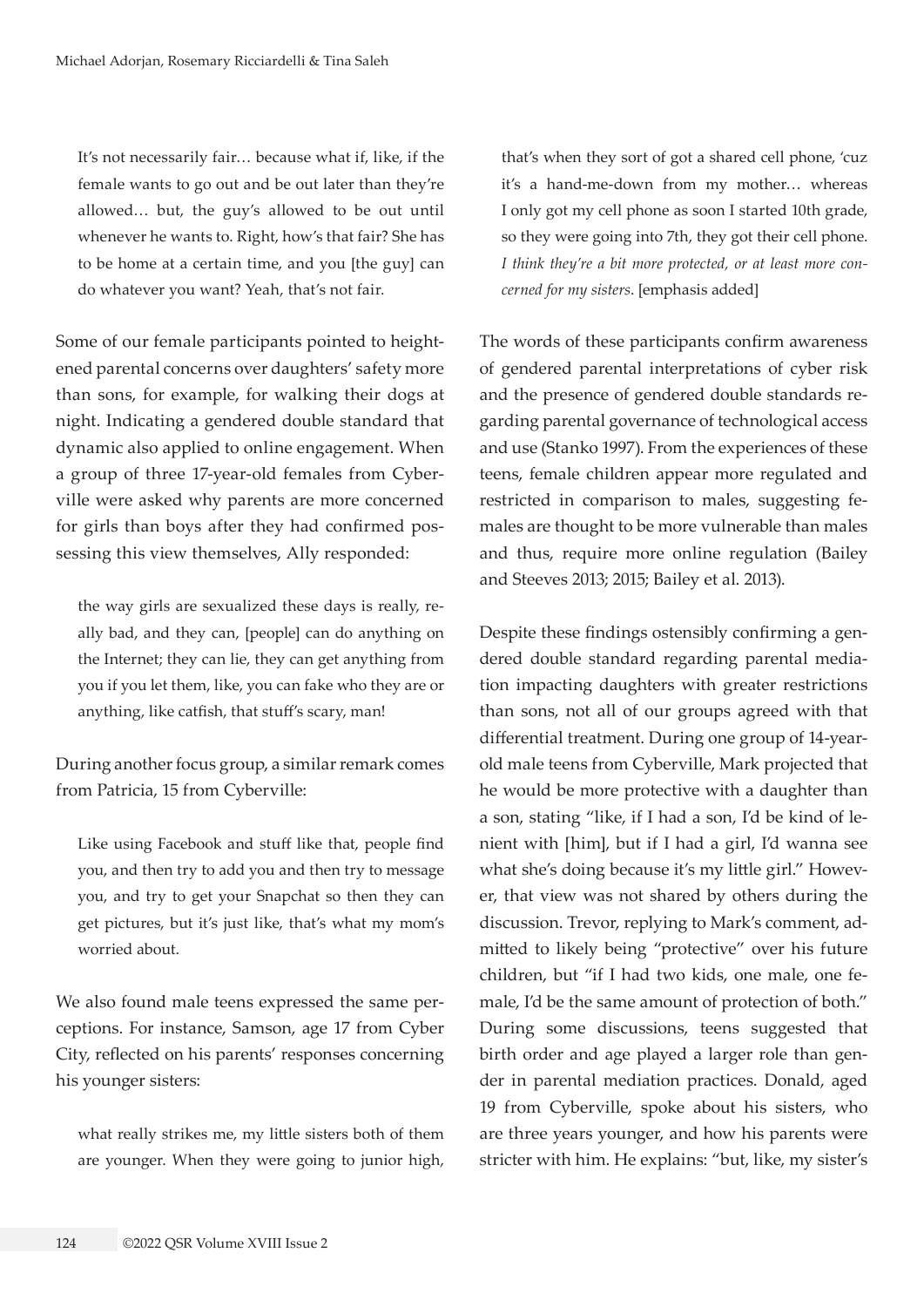smart like she is super, like she's a good kid right, so, like…" Interviewer: "they don't have to worry as much?" "They don't have to worry too much," Donald agrees. The impact of birth order is unpacked in greater detail by Serena, speaking in a group of four female undergraduate students (ages 18 and 19) from Cyber City. Referring to two younger sisters, ages 15 and 12, she says:

they both got like iPods and laptops, they both have MacBook Airs! Like, I never had that, like *what*? And they're like so young; like my sister got her iPod when she was in grade 3 or something, and like I didn't know, like, that existed, I don't think that existed when I was in grade 3, but I feel like they're getting a lot more things at a younger age *and my parents are way more relaxed with them because they've seen me go through it*, and they've seen so many other people's kids go through it, that like, now that it's at their age, it's like "Oh, whatever, she's been on the iPod for like 13 hours, it's ok, it's normal." [emphasis added]

Our teens included those whose parents, from their perspectives, were more concerned about their daughters online than their sons. Yet, a fair number of participants felt their younger siblings are treated more leniently (e.g., given smartphones earlier with less active mediation) simply because their parents have become increasingly accustomed to the technologies and adjusting mediation concerning both their experiences with their firstborn, but also the personality of their later child or children (i.e., rather than solely influenced by wider gender norms or gendered double standards *per se*). Parental perceptions of gender regarding technological mediation practices likely play a role alongside interacting factors such as the age of the child and/or children, parental experience, child personality, and socioeconomic class, as well as mobility.

## **Discussion**

In the current study, we held focus groups with teens to explore experiences, perceptions, and attitudes towards parental mediation of technology, including access and use, and punishments such as the removal of phones. Finding teens do experience technology as addictive, particularly in the context of social connectivity, we unpacked how youth understand their parents' motivations for limiting screen time (e.g., in the name of health and well-being, for safety) and the stress they associate with being forced offline. Our discussions highlight, at times, teen frustration with parental mediation over their use of technology but also, simultaneously, degrees of qualified empathy with the perspective of their parents, regardless if they agree or disagree with said perspective. Our qualitative focus group discussions were geared to provide teens with a platform to discuss their views directly, in dialogue with each other. That helped bridge gaps in understandings from teenage standpoints, for example, of parents just thinking of "screen time" rather than the role it plays in teen communication.

True to research demonstrating a lack of effectiveness regarding restrictive parenting controls on children, especially older teens (Benedetto and Ingrassia 2020), many of our participants referred to strategies of implicit or explicit resistance to efforts by their parents to control their access to and use of digital technologies. Based as they are within rationality of intensive parenting (Hays 1996) and neoliberal expectations for parents to practice hyper-vigilance in the face of the cyber risks ostensibly facing their children (Wall 2021), excessive controls often ironically contribute to a culture of fear, fuelling moral panics that act to ultimately reinforce the internal logic of restrictive technological re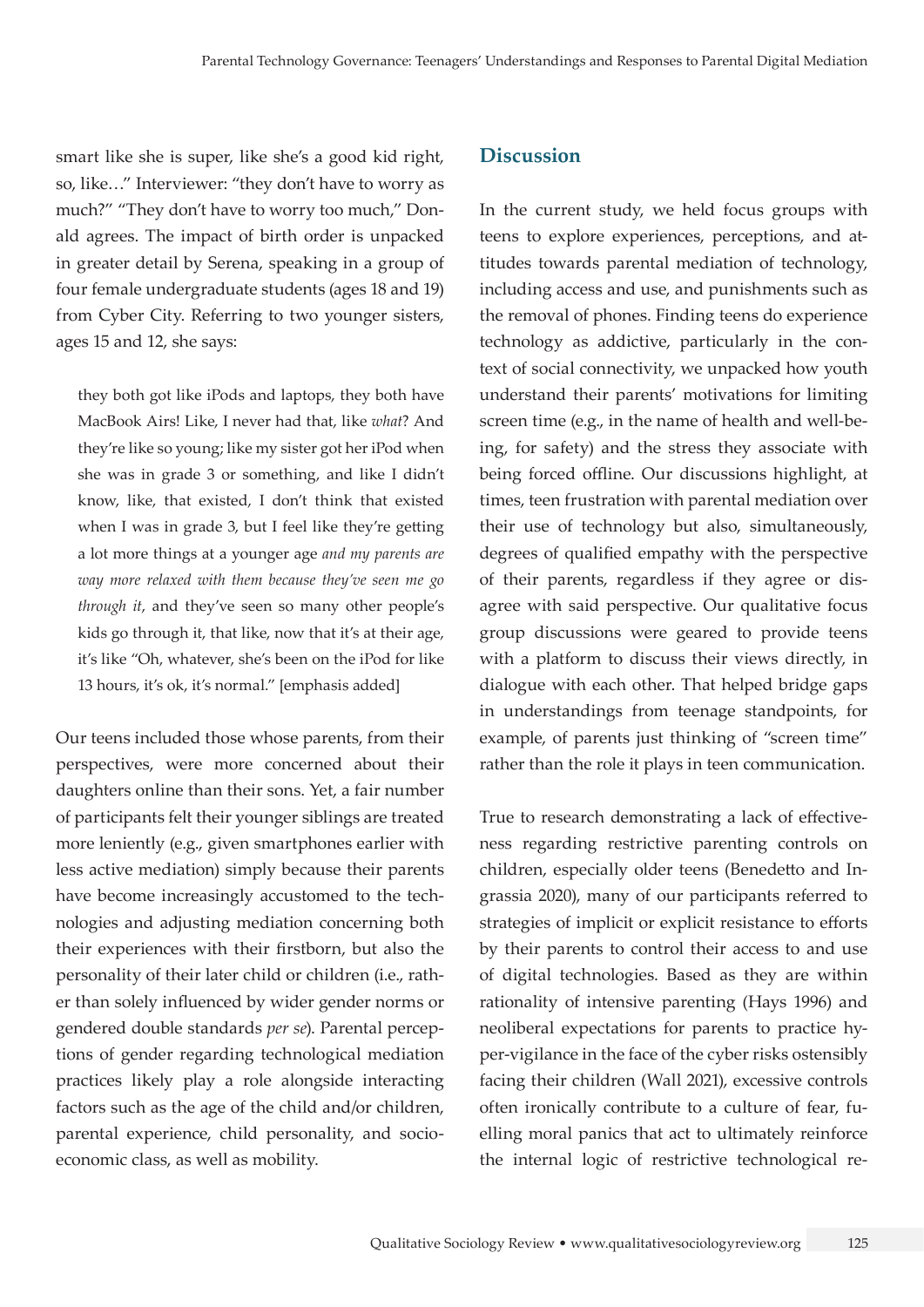sponses (Marx and Steeves 2010; boyd and Hargittai 2013). Teens in our sample were personally resistant to technology removal or restriction as a punitive measure or as part of their daily living regulations (e.g., having a phone use curfew); moreover, they described a variety of creative "workarounds" to overcome the limitations imposed. Notably, they also indicated that more well-calculated responses, such as to serious instances of cyberbullying, are more appropriate and effective.

Teens desire spaces where they feel their privacy or experiences are not impinged upon; for example, when parents mediate or govern their device use and connectivity. Consistent with prior researchers, who expressed that "most youth are less disturbed by abstract invasions of privacy by government agencies and corporations than the very real and ever-present experience of trying to negotiate privacy in light of nosy-parents, teachers, siblings, and peers" (Marwick and boyd 2014:1056), our teens were focused on how their parents disrupted their social living. Significantly, excessive parental restrictions are deemed ineffective, our participants expressed, due to the collateral consequences on connectivity, including socialization with peers, but also connections crucial for education and accessing important news online (arguably all the more prescient during the present COVID-19 pandemic). Marx and Steeves (2010:218) recognize that

the home as a traditional refuge is under siege by connectivity from all sides. As the lines between home, play, and commerce become permeable the child in constant contact with friends and family is now also in constant play as a commodity.

Our findings also revealed nuances beyond expected antagonisms to parental control, especially regarding dynamics of gender, age, and personality. However, the multifaceted and everyday embeddedness of technologies makes unpacking the impacts of age and gender on parental online mediation difficult to discern. Some of our participants felt that parents are more concerned over daughters than sons due to wider gendered double standards in society. At the same time, others felt that birth order and personality, combined with the general exposure of parents to new technologies, are likely influential factors in determining parental practices. What does come across in our discussions, especially those with older teens, is that teens distinguish themselves as much apart from their parents as their younger siblings (to whom they sometimes refer as more addicted to digital technologies than themselves [see: Adorjan and Ricciardelli 2021]). That also suggests the need for more nuanced examinations of generational divides that delineates patterns among younger and older children, but also dynamics of family size, child gender(s), and so forth.

Our qualitative focus group discussions help illuminate context and meaning, but it is also crucial to consider the wider contexts of structural inequalities that affect connectivity and the patterning of digital parenting practices linked to institutional and socioeconomic dynamics and changes (Livingstone 2020). Further research is required to build on understandings of gender variations in how youth interact or are granted access to technology, and many additional questions regarding the influences of age, birth order, personality, as well as race, ethnicity, and social class. Scholarship on parental styles and approaches to managing children's technology use have found important differences regarding socioeconomic status, race and ethnicity, and sexual orientation (Yardi and Bruckman 2012), including work in the Global South (Madianou and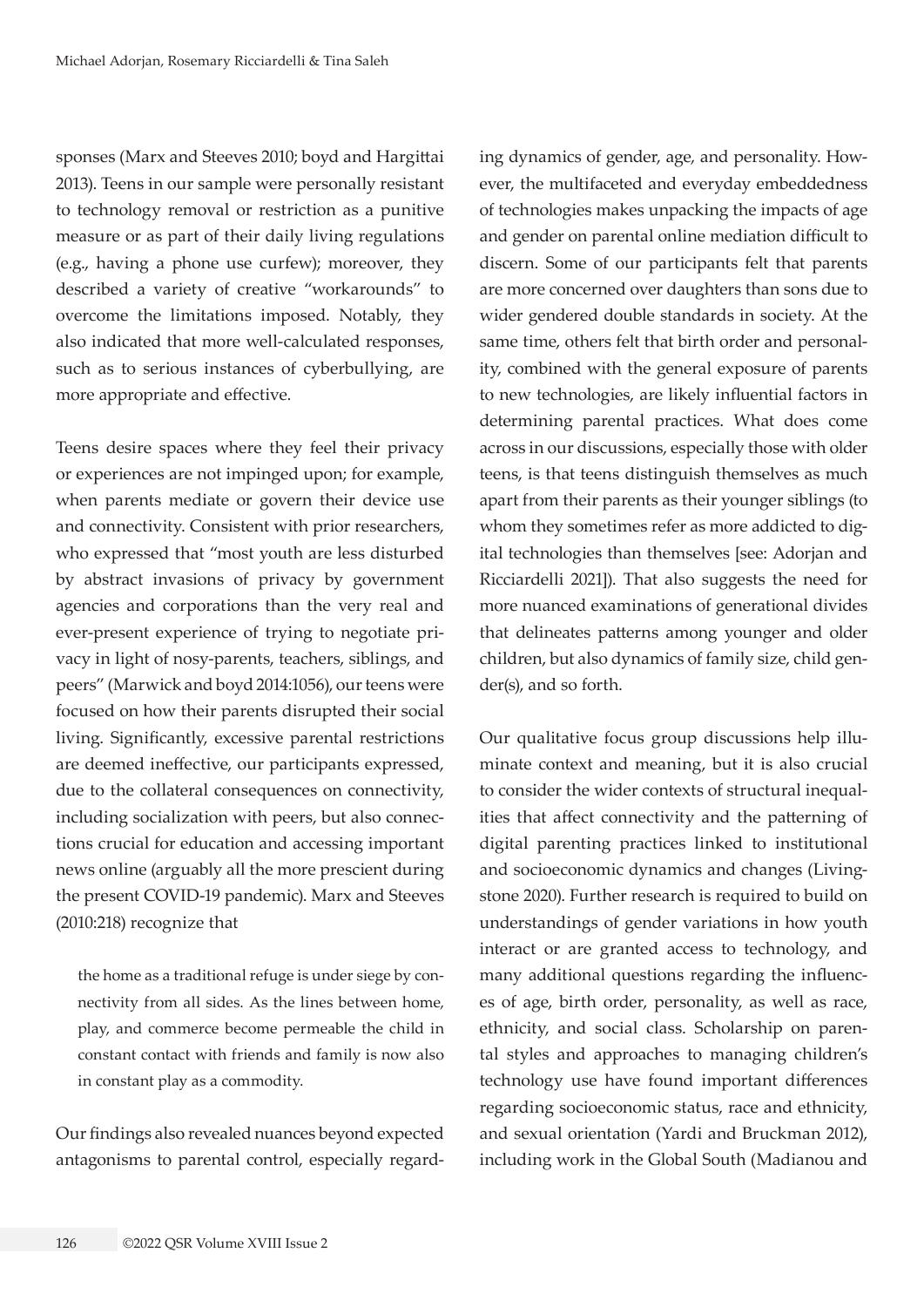Miller 2011; Shin and Lwin 2017; Cabello-Hutt, Cabello, and Claro 2018). Research is warranted that unpacks gender discrepancies in the age that youth receive cell phones due to perceived variations in safety needs by gender, as well as the influence of birth order (perhaps juxtaposed with gender) in shaping parental technology mediation. Digital divides, influencing both access to ICTs and the proficiency of their use (Hargittai 2002; Keegan Eamon 2004), have been greatly amplified during the COVID-19 pandemic, and warrant research on both the perspectives of parents and children.

Prior researchers support that lower SES families are more likely to face challenges related to a parent-child digital generation gap (Tripp 2011; Lee 2013). Research is thus needed that unpacks the structural inequalities influencing parenting and technology governance during the COVID-19 pandemic (Orgilés et al. 2020; Ramsetty and Adams 2020). Research is also needed on how these circumstances have impacted the already strong neoliberal pressures on parents, especially mothers, to remain hyper-vigilant with their children's online access and use. Mothers are much more frequently targeted by corporations selling "cyber-safety" solutions, including monitoring software (Fisk 2016; see also Gabriels 2016), and research on the gendered nature of hyper-parenting discourses is warranted, especially regarding teen experiences in comparison to fathers and mothers (a direction we did not pursue during our focus groups).

### **References**

Adorjan, Michael and Rosemary Ricciardelli. 2019. *Cyber-Risk and Youth: Digital Citizenship, Privacy and Surveillance*. London: Routledge.

Adorjan, Michael and Rosemary Ricciardelli. 2021. "Smartphone and Social Media Addiction: Exploring the Perceptions and Experiences of Canadian Teenagers." *Canadian Review of Sociology* 58(1):45-64. doi:<https://doi.org/10.1111/cars.12319>.

Agatston, Patricia, Robin Kowalski, and Susan Limber. 2007. "Students' Perspectives on Cyber Bullying." *Journal of Adolescent Health* 41(6):S59-S60.

Allen, Kathleen. 2012. "Off the Radar and Ubiquitous: Text Messaging and Its Relationship to 'Drama' and Cyberbullying in an Affluent, Academically Rigorous US High School." *Journal of Youth Studies* 15(1):99-117.

Bailey, Jane and Valerie Steeves. 2013. "Will the Real Digital Girl Please Stand Up?: Examining the Gap between Policy Dialogue and Girls' Accounts of Their Digital Existence." Pp. 41-66 in *New Visualities, New Technologies: The New Ecstasy of Communication*, edited by J. M. Wise and H. Koskela. Farnham: Ashgate.

Bailey, Jane and Valerie Steeves, eds. 2015. *eGirls, eCitizens*. Ottawa: University of Ottawa Press.

Bailey, Jane et al. 2013. "Negotiating with Gender Stereotypes on Social Networking Sites: From 'Bicycle Face' to Facebook." *Journal of Communication Inquiry* 37(2):91-112.

Barron, Carol. 2014. "'I Had No Credit to Ring You Back': Children's Strategies of Negotiation and Resistance to Parental Surveillance via Mobile Phones." *Surveillance & Society* 12(3):401-413.

Benedetto, Loredana and Massimo Ingrassia. 2020. "Digital Parenting: Raising and Protecting Children in Media World." Pp. 127-148 in *Parenting-Studies by an Ecocultural and Transactional Perspective*, edited by L. Benedetto and M. Ingrassia. London: IntechOpen.

boyd, dana. 2008. "Why Youth ♥ Social Network Sites: The Role of Networked Publics in Teenage Social Life." Pp. 119-142 in *Youth, Identity, and Digital Media*, edited by D. Buckingham. Cambridge, MA: MIT Press.

boyd, dana. 2014. *It's Complicated: The Social Lives of Networked Teens*. London: Yale University Press.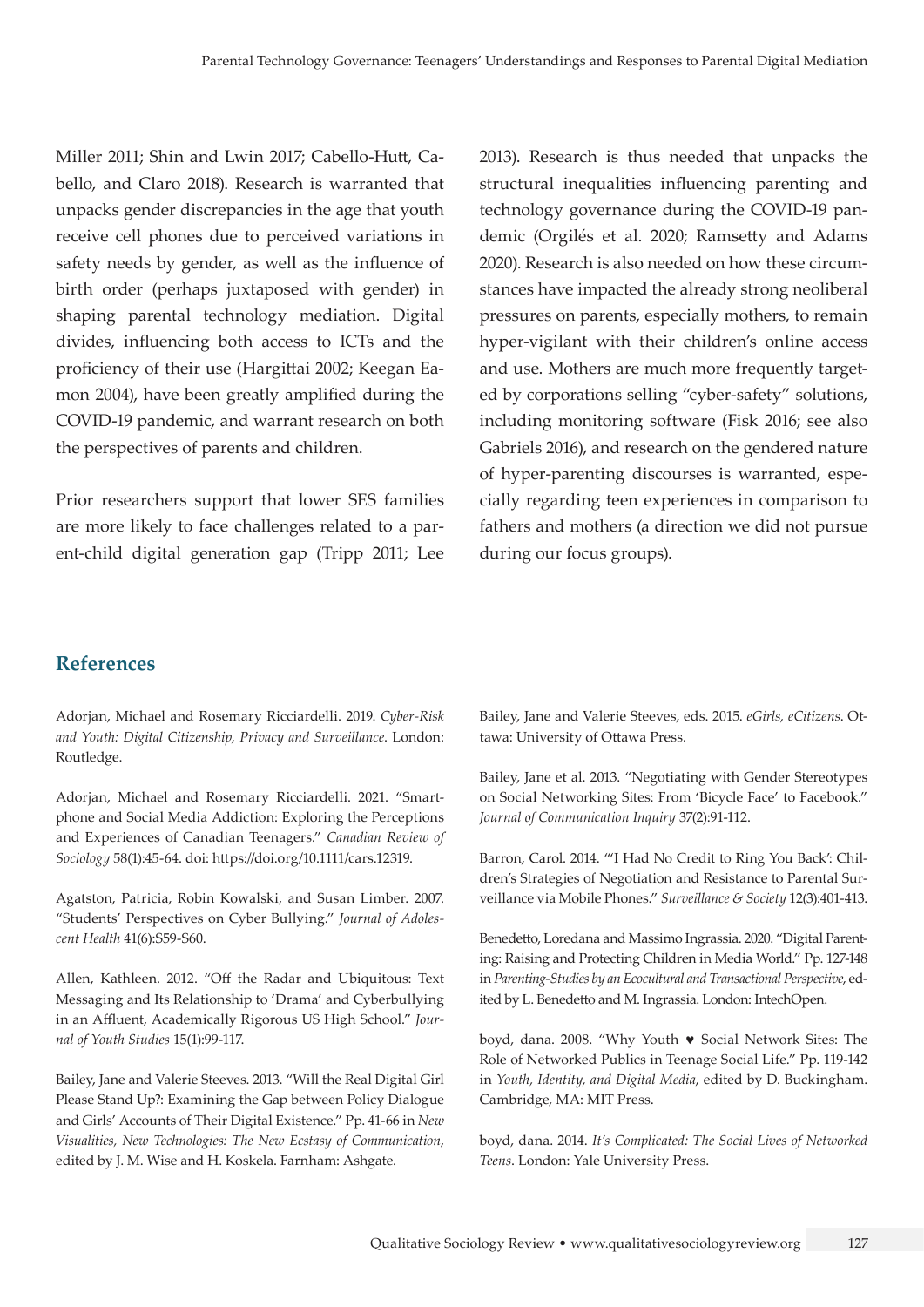boyd, dana and Eszter Hargittai. 2013. "Connected and Concerned: Variation in Parents' Online Safety Concerns." *Policy & Internet* 5(3):245-269.

Cabello-Hutt, Tania, Patricio Cabello, and Magdalena Claro. 2018. "Online Opportunities and Risks for Children and Adolescents: The Role of Digital Skills, Age, Gender and Parental Mediation in Brazil." *New Media & Society* 20(7):2411-2431. doi: <https://doi.org/10.1177/1461444817724168>.

Eastin, Matthew S., Bradley S. Greenberg, and Linda Hofschire. 2006. "Parenting the Internet." *Journal of Communication* 56(3):486- 504. doi: <https://doi.org/10.1111/j.1460-2466.2006.00297.x>.

Fisk, Nathan. 2016. *Framing Internet Safety: The Governance of Youth Online*. Cambridge, MA: MIT Press.

Gabriel, Fleur. 2014. "Sexting, Selfies and Self-Harm: Young People, Social Media and the Performance of Self-Development." *Media International Australia* 151(1):104-112.

Gabriels, Katleen. 2016. "'I Keep a Close Watch on This Child of Mine': A Moral Critique of Other-Tracking Apps." *Ethics and Information Technology* 18(3):175-184.

Garland, David. 1996. "The Limits of the Sovereign State." *British Journal of Criminology* 36(4):445-471.

Goffman, Erving. 1959. *The Presentation of Self in Everyday Life*. Garden City, NY: Doubleday.

Hargittai, Eszter. 2002. "Second-Level Digital Divide: Differences in People's Online Skills." *First Monday* 7(4). Retrieved January 19, 2022 (<http://firstmonday.org/article/view/942/864>).

Hays, Sharon. 1996. *The Cultural Contradictions of Motherhood*. New Haven, CT: Yale University Press.

Hinduja, Sameer and Justin Patchin. 2009. *Bullying Beyond the Schoolyard: Preventing and Responding to Cyberbullying*. Thousand Oaks, CA: Corwin Press.

Hinduja, Sameer and Justin Patchin. 2014. *Bullying Beyond the Schoolyard: Preventing and Responding to Cyberbullying*, 2nd ed. Thousand Oaks, CA: Corwin Press.

Holloway, Donell. 2017. "The Panopticon Kitchen: The Materiality of Parental Surveillance in the Family Home." Pp. 1-11 in *Refereed Proceedings of the Australian and New Zealand Communication Association Conference 2017—Communication Worlds: Access, Voice, Diversity, Engagement*. Retrieved February 17, 2022 ([https://ro.ecu.edu.au/cgi/viewcontent.cgi?article=6076&con](https://ro.ecu.edu.au/cgi/viewcontent.cgi?article=6076&context=ecuworkspost2013)[text=ecuworkspost2013](https://ro.ecu.edu.au/cgi/viewcontent.cgi?article=6076&context=ecuworkspost2013)).

Jeffery, Catherine Page. 2018. "Too Sexy Too Soon, or Just Another Moral Panic? Sexualization, Children, and 'Technopanics' in the Australian Media 2004-2015." *Feminist Media Studies*  18(3):366-380. doi:<https://doi.org/10.1080/14680777.2017.1367699>.

Jeffery, Catherine Page. 2020. "'It's Really Difficult. We've Only Got Each Other to Talk to.' Monitoring, Mediation and Good Parenting in Australia in the Digital Age." *Journal of Children and Media* 15(2):202-217. doi: <https://doi.org/10.1080/17482798.2020.1744458>.

Jeffery, Catherine Page. 2021. "Parenting in the Digital Age: Between Socio-Biological and Socio-Technological Development." *New Media & Society* 23(5):1045-1062. doi: <https://doi.org/10.1177/1461444820908606>.

Jenkins, Henry et al. 2018. *By Any Media Necessary: The New Youth Activism*, vol. 3. New York: New York University Press.

Johnson, Matthew. 2015. "Digital Literacy and Digital Citizenship: Approaches to Girls' Online Experiences." Pp. 339-360 in *eGirls, eCitizens*, edited by J. Bailey and V. Steeves. Ottawa: University of Ottawa Press.

Keegan Eamon, Mary. 2004. "Digital Divide in Computer Access and Use between Poor and Non-Poor Youth." *The Journal of Sociology & Social Welfare* 31(2):91-112.

Kerr, Margaret and Håkan Stattin. 2000. "What Parents Know, How They Know It, and Several Forms of Adolescent Adjustment: Further Support for a Reinterpretation of Monitoring." *Developmental Psychology* 36(3):366-380.

Lau, Wilfred and Allan Yuen. 2013. "Adolescents' Risky Online Behaviours: The Influence of Gender, Religion, and Parenting Style." *Computers in Human Behavior* 29(6):2690-2696.

Lee, Sook-Jung. 2013. "Parental Restrictive Mediation of Children's Internet Use: Effective for What and for Whom?" *New Media & Society* 15(4):466-481.

Li, Caina et al. 2014. "Internet Addiction among Chinese Adolescents: The Effect of Parental Behavior and Self-Control." *Computers in Human Behaviour* 41:1-7.

Livingstone, Sonia, ed. 2002. *Young People and New Media: Childhood and the Changing Media Environment*. London: Sage.

Livingstone, Sonia. 2008. "Taking Risky Opportunities in Youthful Content Creation: Teenagers' Use of Social Net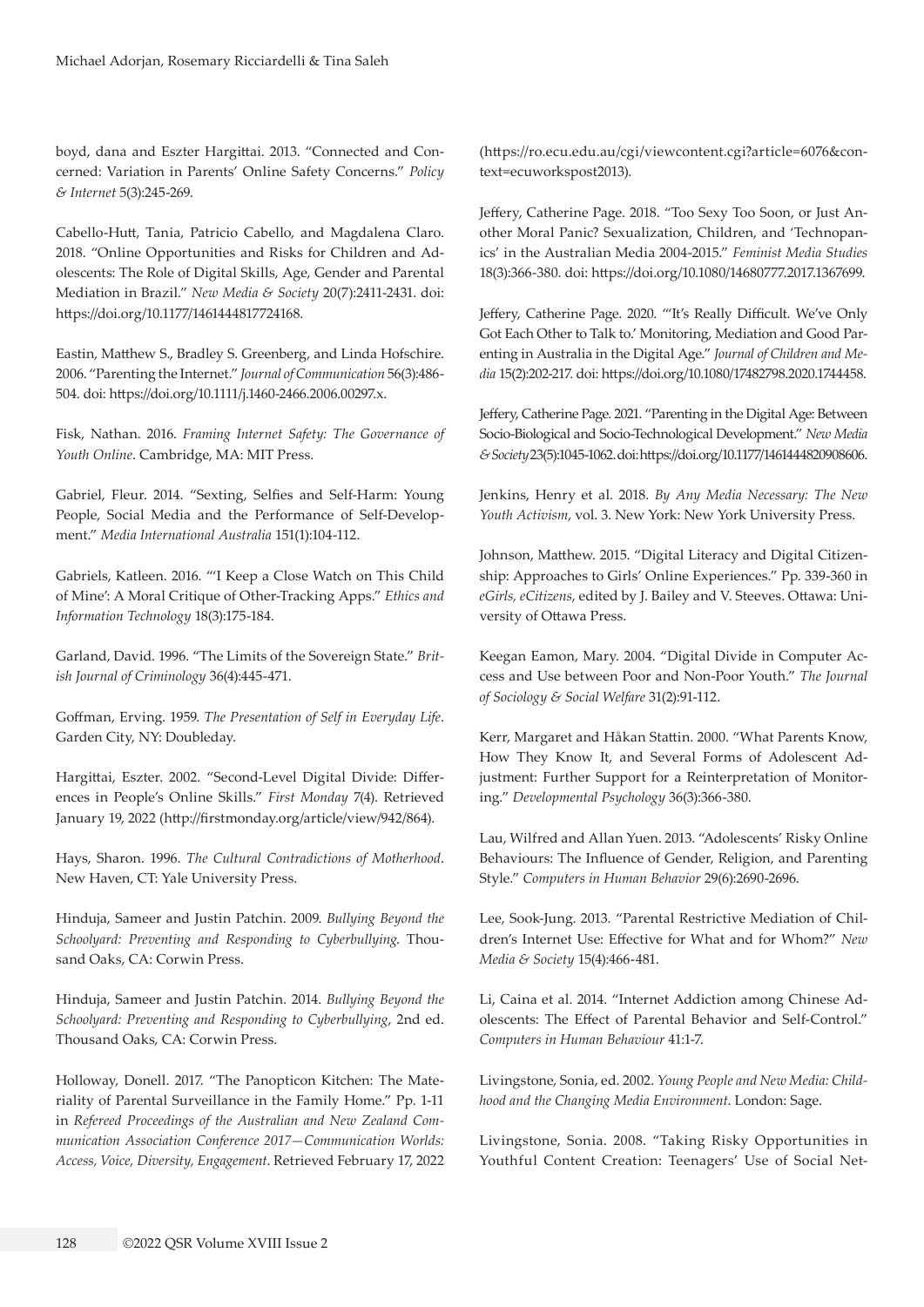working Sites for Intimacy, Privacy and Self-Expression." *New Media &Society* 10(3):393-411.

Livingstone, Sonia. 2009. *Children and the Internet: Great Expectations, Challenging Realities*. Malden, MA: Polity Press.

Livingstone, Sonia. 2020. "Digital by Default: The New Normal of Family Life under COVID-19." *British Politics and Policy at LSE*. Retrieved January 19, 2022 ([https://blogs.lse.ac.uk/](https://blogs.lse.ac.uk/politicsandpolicy/digital-by-default/) [politicsandpolicy/digital-by-default/](https://blogs.lse.ac.uk/politicsandpolicy/digital-by-default/)).

Livingstone, Sonia and Alicia Blum-Ross. 2021. *Parenting for a Digital Future: How Hopes and Fears about Technology Shape Children's Lives*. Oxford: Oxford University Press.

Livingstone, Sonia and Ellen Helsper. 2008. "Parental Mediation of Children's Internet Use." *Journal of Broadcasting & Electronic Media* 52(4):581-599.

Livingstone, Sonia and Julian Sefton-Green. 2016. *The Class: Living and Learning in the Digital Age*. New York: New York University Press.

Loader, Ian. 2006. "Fall of the 'Platonic Guardians': Liberalism, Criminology and Political Responses to Crime in England and Wales." *British Journal of Criminology* 46(4):561- 586.

Madianou, Mirca and Daniel Miller. 2011. "Mobile Phone Parenting: Reconfiguring Relationships between Filipina Migrant Mothers and Their Left-Behind Children." *New Media & Society* 13(3):457-470.

Madriz, Esther. 1997. *Nothing Bad Happens to Good Girls: Fear of Crime in Women's Lives*. Berkeley, CA: University of California Press.

Marker, Brandon. 2011. *Sexting as Moral Panic: An Exploratory Study into the Media's Construction of Sexting*. Masters of Science. Eastern Kentucky University, Richmond, Kentucky.

Marwick, Alice and dana boyd. 2014. "Networked Privacy: How Teenagers Negotiate Context in Social Media." *New Media & Society* 16(7):1051-1067.

Marx, Gary and Valerie Steeves. 2010. "From the Beginning: Children as Subjects and Agents of Surveillance." *Surveillance & Society* 7(3/4):192-230.

Morgan, David. 1997. *Focus Groups as Qualitative Research*, 2nd ed. Thousand Oaks, London, New Delhi: Sage.

Nagata, Jason, Hoda Abdel Magid, and Kelley Gabriel. 2020. "Screen Time for Children and Adolescents during the COVID-19 Pandemic." *Obesity* 28(9):1582-1583. doi:<https://doi.org/10.1002/oby.22917>.

Nathanson, Amy. 1999. "Identifying and Explaining the Relationship between Parental Mediation and Children's Aggression." *Communication Research* 26(2):124-143.

Nelson, Margaret. 2010. *Parenting Out of Control: Anxious Parents in Uncertain Times*. New York: New York University Press.

Notten, Natascha and Peter Nikken. 2016. "Boys and Girls Taking Risks Online: A Gendered Perspective on Social Context and Adolescents' Risky Online Behavior." *New Media & Society*  18(6):966-988.

Oberst, Ursula et al. 2017. "Negative Consequences from Heavy Social Networking in Adolescents: The Mediating Role of Fear of Missing Out." *Journal of Adolescence* 55:51-60. doi: [http://dx.](http://dx.doi.org/10.1016/j.adolescence.2016.12.008) [doi.org/10.1016/j.adolescence.2016.12.008](http://dx.doi.org/10.1016/j.adolescence.2016.12.008).

Orgilés, Mireia et al. 2020. "Immediate Psychological Effects of the COVID-19 Quarantine in Youth from Italy and Spain." *SSRN*. doi: [http://dx.doi.org/10.2139/ssrn.3588552](http://dx.doi.org/10.2139/ssrn.3588552 ).

Przybylski, Andrew et al. 2013. "Motivational, Emotional, and Behavioral Correlates of Fear of Missing Out." *Computers in Human Behavior* 29(4):1841-1848.

Racz, Sarah and Robert McMahon. 2011. "The Relationship between Parental Knowledge and Monitoring and Child and Adolescent Conduct Problems: A 10-Year Update." *Clinical Child and Family Psychology Review* 14(4):377-398.

Ramsetty, Anita and Cristin Adams. 2020. "Impact of the Digital Divide in the Age of COVID-19." *Journal of the American Medical Informatics Association* 27(7):1147-1148. doi:<https://doi.org/10.1093/jamia/ocaa078>.

Ranson, Gillan. 2018. *The Parents and Children Project: Raising Kids in Canada Today*. Rock Mills Press.

Sanders, Wesley et al. 2016. "Parental Perceptions of Technology and Technology-Focused Parenting: Associations with Youth Screen Time." *Journal of Applied Developmental Psychology* 44:28-38.

Shin, Wonsun. 2015. "Parental Socialization of Children's Internet Use: A Qualitative Approach." *New Media & Society* 17(5):649-665.

Shin, Wonsun and May Lwin. 2017. "How Does 'Talking about the Internet with Others' Affect Teenagers' Experience of Online Risks? The Role of Active Mediation by Parents, Peers,